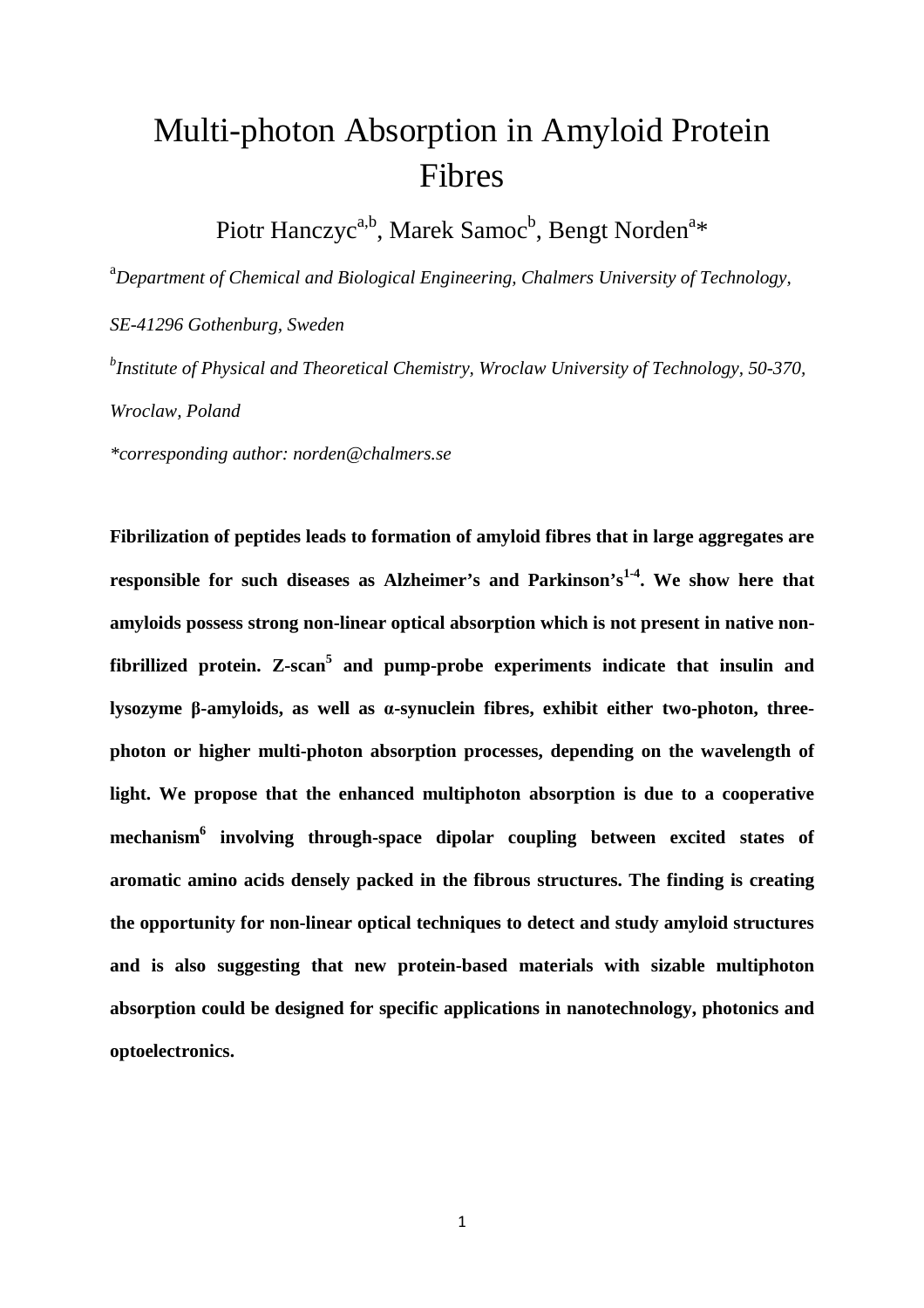Fibrilization of peptides or polypeptides leads to formation of amyloid structures  $1$ . The process is promoted by certain mutations that affect protein folding which may result in erratic structures, such as self-assembled isolable aggregates believed responsible for various diseases including the Alzheimer's, the Parkinson's and the (contagious) Creutzfeldt–Jakob disease<sup>2-4,7</sup>. Amyloid fibrils are generally composed of antiparallel β-sheets oriented perpendicular to the long-axis of the fibril which can be as long as several micrometres but with a diameter of only some 8-10 nm<sup>8</sup>. For certain systems mixed unstructured  $\alpha$ -helixes and β-sheet fibrous structures may co-exist in equilibrium (e.g. for α-synuclein). Such natural biopolymer aggregates often exhibit unusual material properties: pull strength comparable to steel, mechanical shear stiffness similar to that of silk and extreme persistence length and mechanical rigidity<sup>9</sup>. Amyloid fibrils have attracted considerable interest lately because of their proven medicinal relevance, both as for underlying mechanistic relations to disease and for the development of new diagnostic tools. From another angle, protein fibrils may also be considered a new class of self-assembling nanoscale biopolymer materials with properties that could be useful, for example, in various photonics applications as suggested by the non-linear phenomena reported here.

We report the discovery that amyloid fibrils exhibit enhanced multiphoton absorption properties apparently directly related to the fibrilization. The parameters characterizing the non-linear absorption and its character (Figure 1) were determined using the Z-scan technique<sup>5</sup> in the wavelength range from 530 to 950 nm, and the fibrils were compared with native protein monomers of equimolar concentrations. Three kinds of fibre-forming proteins were investigated and all, to greater or less extent, were found to exhibit enhanced non-linear properties. Insulin fibrils were also examined by the pump-probe technique at 800 nm and confirmed to display signals that can be attributed to enhanced multiphoton absorption (Figure S6).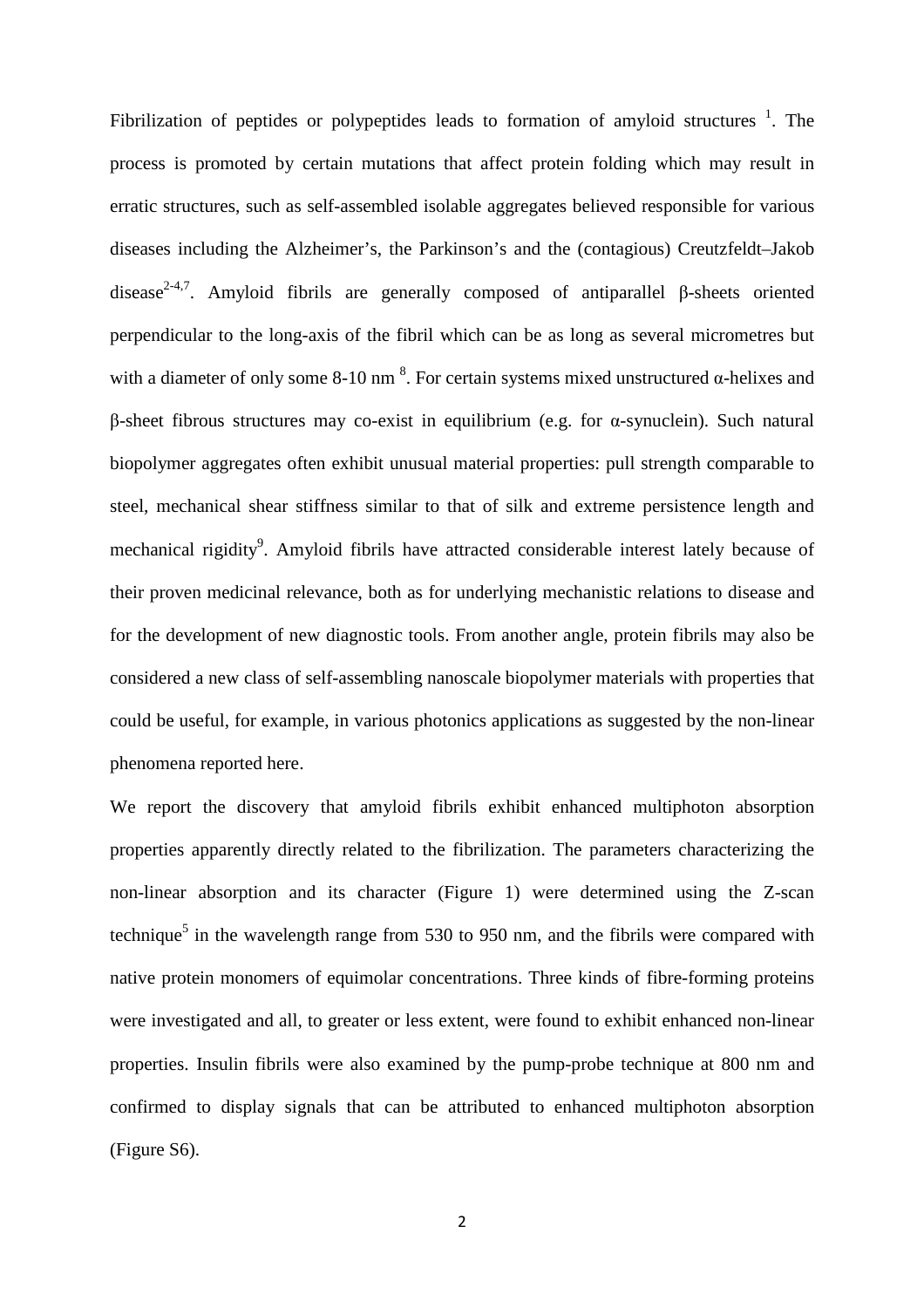

Fig 1. Example of Z-scan measurement of non-linear refractive index (a) and non-linear absorption coefficient (b) of amyloid sample. Femtosecond Z-scan using 100 GW/cm<sup>2</sup> irradiation at 930 nm with closed (a) and open (b) apertures. Amyloid fibrils (squares) are compared to native protein (circles). Theoretical fits are shown for two-photon absorption (2PA, light-grey solid curve), three-photon absorption (3PA, dark-grey solid curve) and five photon absorption (5PA, red solid curve).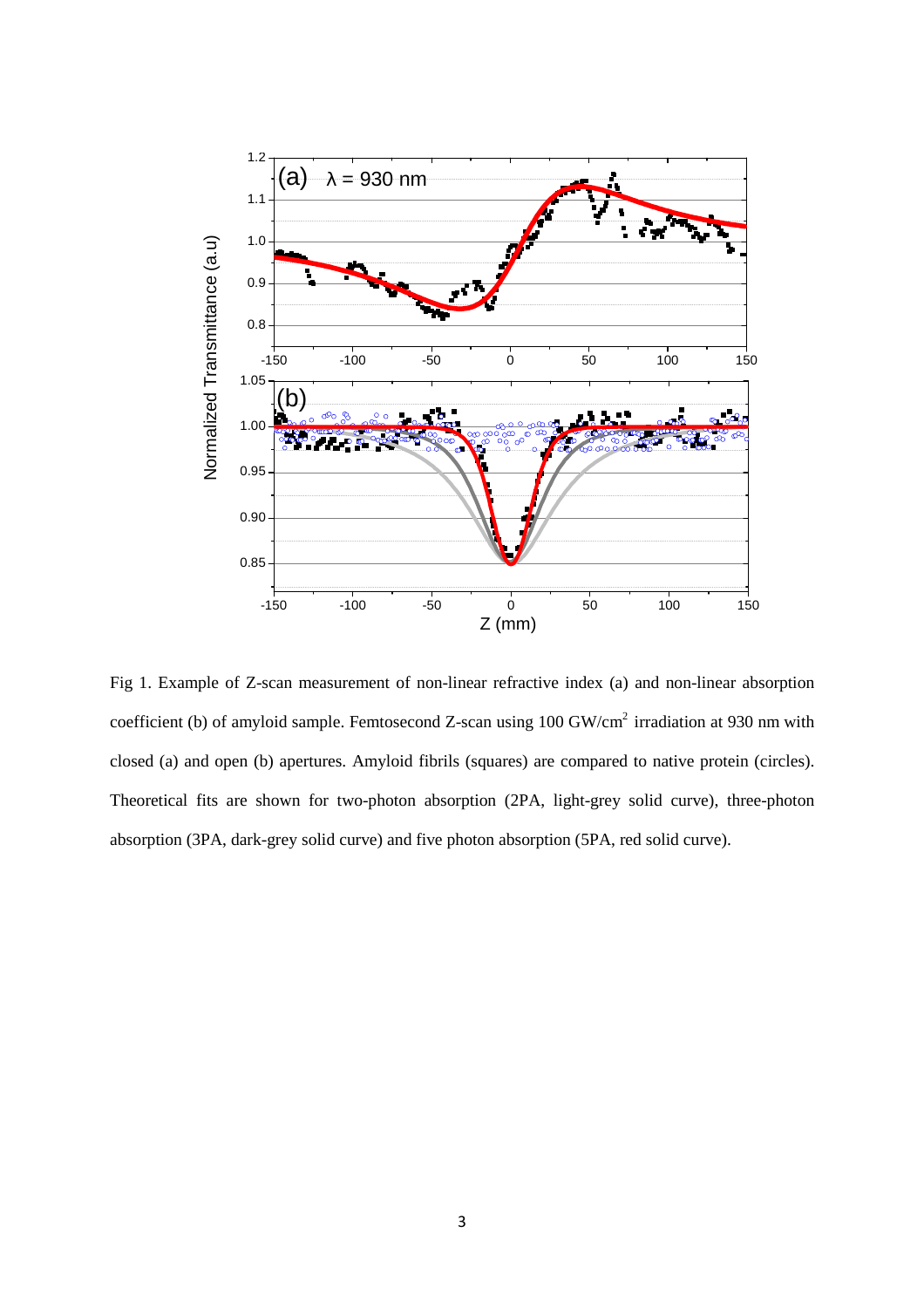

Fig 2. Wavelength dependence of exponent *n* (the apparent number of photons taking part in the non-linear absorption process) defined from  $dI/dz = -kI^n$  with *I* denoting light intensity and *z* propagation distance. Note the steps marked with vertical arrows: below 625 nm, two-photon absorption and below 850 nm, three-photon absorption.

Pure two-photon absorption (2PA) was only observed at the shortest wavelengths applied in our experiments, as judged by the criterion of the fit between experimental open aperture scan and theoretical line shapes for different numbers of photons assumed to be absorbed simultaneously (Figure 1 and  $S2 - S5$  in Supplementary Information)<sup>10</sup>. These results are summarized in Figure 2. It can be seen that 2PA is dominant in the range 525-600 nm, while a three-photon absorption (3PA) process appears to dominate in the range 700-750 nm in agreement, for example, with the position of the lowest single photon transition of tyrosine occurring at 275 nm. At the longest wavelengths the value of *n* needed to fit the experimental data is close to 5.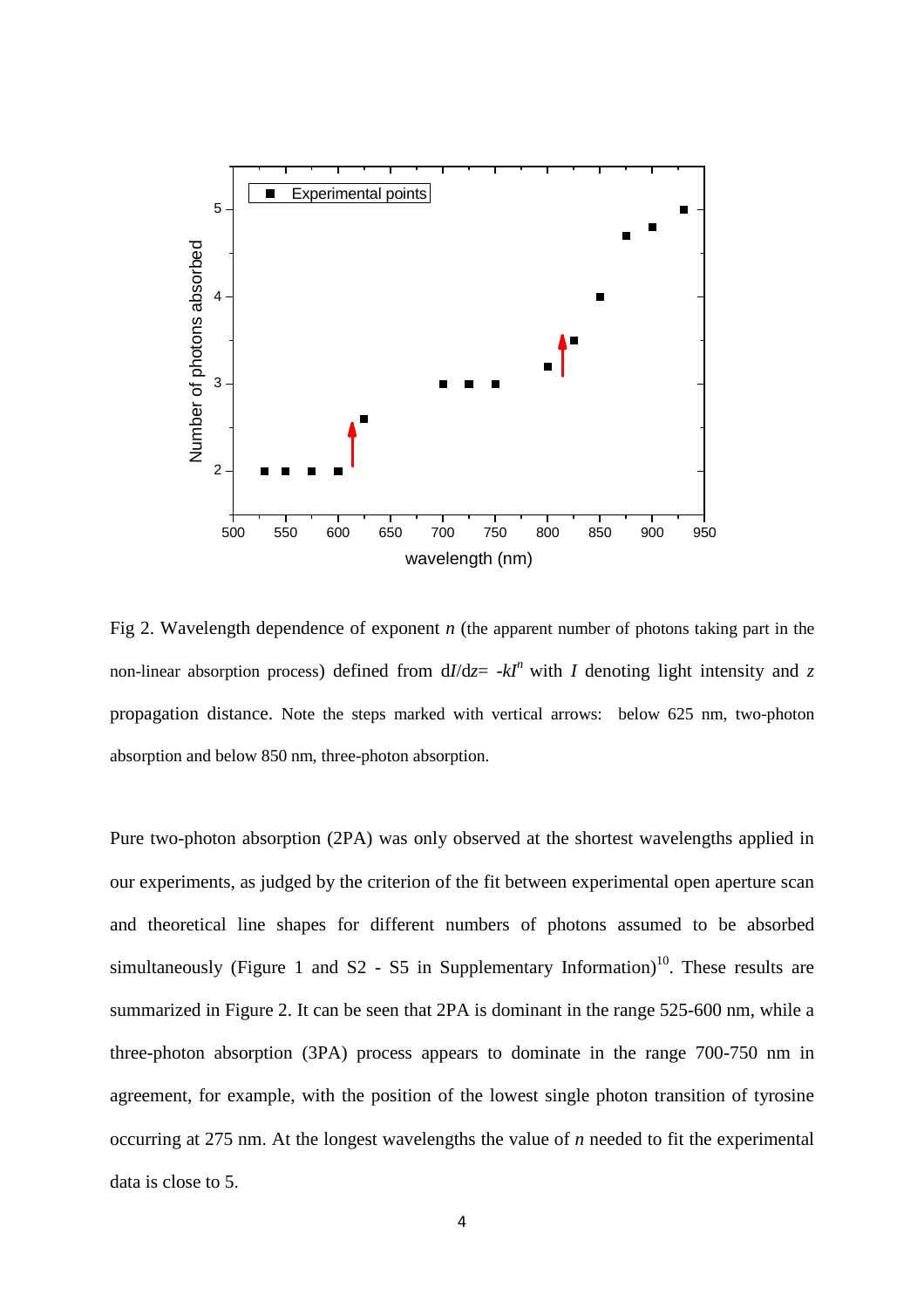Figure 3 shows non-linear absorption spectra presented as two-photon and three-photon absorption cross-sections versus wavelength, respectively, where appropriate, and as an apparent two-photon cross section (see SI for definition) corresponding to the typical light intensity of measurements (100 GW/cm<sup>2</sup>) for regions where neither clean 2PA nor 3PA behaviour was observed. Within the region where a two-photon process dominates there is a prominent maximum at 550 nm with  $\sigma_2 = 2600$  GM (calculated per insulin monomer, 1 GM=  $10^{-50}$  cm<sup>4</sup>s), in good agreement with the true linear (one-photon absorption) spectrum replotted in the figure versus the wavelength number multiplied by a factor of two.

Table 1

| Amyloid fibril      | of<br>Number<br>aromatic | Molecular weight | 2PA max.   | $\sigma_2$ [GM] | $\sigma_2/M$ |
|---------------------|--------------------------|------------------|------------|-----------------|--------------|
| type                | amino acids in monomer   | of monomer unit  | wavelength |                 |              |
|                     | unit $(Y, F, W)$         | [g/mol]          |            |                 |              |
|                     |                          |                  |            |                 |              |
|                     |                          |                  |            |                 |              |
| insulin             | 4x Y, 3x F, 0x W         | 5733,5           | 550 nm     | 2600            | 0.45         |
|                     |                          |                  |            |                 |              |
| lysozyme            | 3x Y, 3x F, 6x W         | 14307            | 570 nm     | 1640            | 0.11         |
|                     |                          |                  |            |                 |              |
| $\alpha$ -synuclein | $4x$ Y, $2x$ F, $0x$ W   | 14460            | 550 nm     | 5250            | 0.36         |
|                     |                          |                  |            |                 |              |

To appreciate the strength of the non-linear optical response, and compare it among various species, it is useful to consider certain merit factors, e.g., to scale the two-photon absorption cross-section by the molecular weight<sup>11-13</sup> of absorbing species. In the case of insulin fibrils we find that at 550 nm  $\sigma_2/M = 0.45$ , a value three orders higher than for pure tyrosine  $\sigma_2/M = 0.13 \times 10^{-3}$ , <sup>14</sup> and comparable to those reported for good two-photon dyes. This is indeed an unexpectedly large value, especially recalling that no two-photon absorption could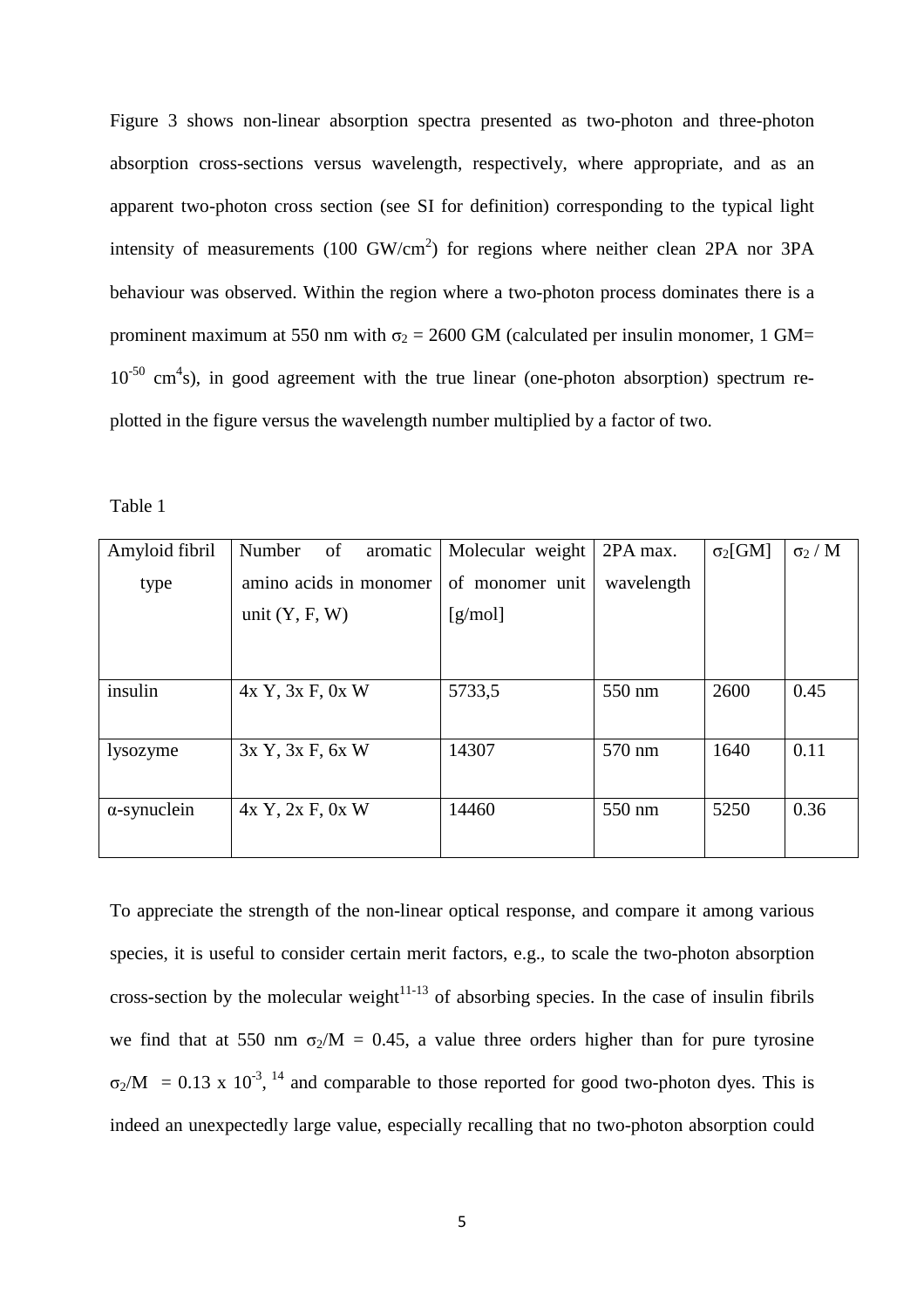be recorded under the same conditions in the case of native insulin protein i.e. the same amino acid sequence.

In order to get further support for the hypothesis that it is the fibrillar state that is specifically enhancing multiphoton absorption, we performed the same experiments also on lysozyme and α-synuclein fibrils which have different compositions of aromatic residues (see Table 1). Both showed enhanced 2PA but, upon scaling, lysozyme was found to be a 3-4 times weaker twophoton absorber than the richer in tyrosine proteins, α-synuclein and insulin.

In the wavelength range of the dominant three-photon process (from 700 to 750 nm) a maximum at 725 nm for insulin (Figure S3) and 750 nm for  $\alpha$ -synuclein (Figure S4) corresponds to the three-photon absorption cross sections  $\sigma_3 = 3.3 \times 10^{-77} \text{ cm}^6 \text{s}^2$  and  $\sigma_3 = 1.4 \times 10^{-77} \text{ cm}^2 \text{s}^2$  $10^{-76}$  cm<sup>6</sup>s<sup>2</sup>, respectively, which are, again, notably high values. Some caution is in order when assigning the origin of the effect, i.e. the three-photon active transition, as the data points corresponding to the 3PA spectrum do not perfectly follow the pattern of the one-photon absorption spectrum wavelength-scaled by a factor of three: a substantial blue shift is seen when comparing the spectra. Note that a blue-shift is predicted for side-by-side exciton models for two-photon absorption (see Supplementary Information). The data collected in the intermediate region and at longer wavelengths  $2 < n < 3$  and  $3 < n < 5$  (Figure 2) where a mixture of two or more processes may occur also show appreciable multi-photon absorption. It is interesting to realize that the multiphoton absorption processes actually lead to the fraction of incident photons absorbed comparable to that expected for strong two-photon absorbers at the same light intensities.

Our results for amyloids stand out when one notes that among natural biopolymers only rather modest non-linear optical properties have been reported so far, for DNA<sup>15</sup> and isolated aromatic amino acids<sup>16</sup>. It is, therefore, not surprising that proteins in their native states show negligible  $2PA^{14}$ . Probably as a result of a relatively small number of aromatic amino acids in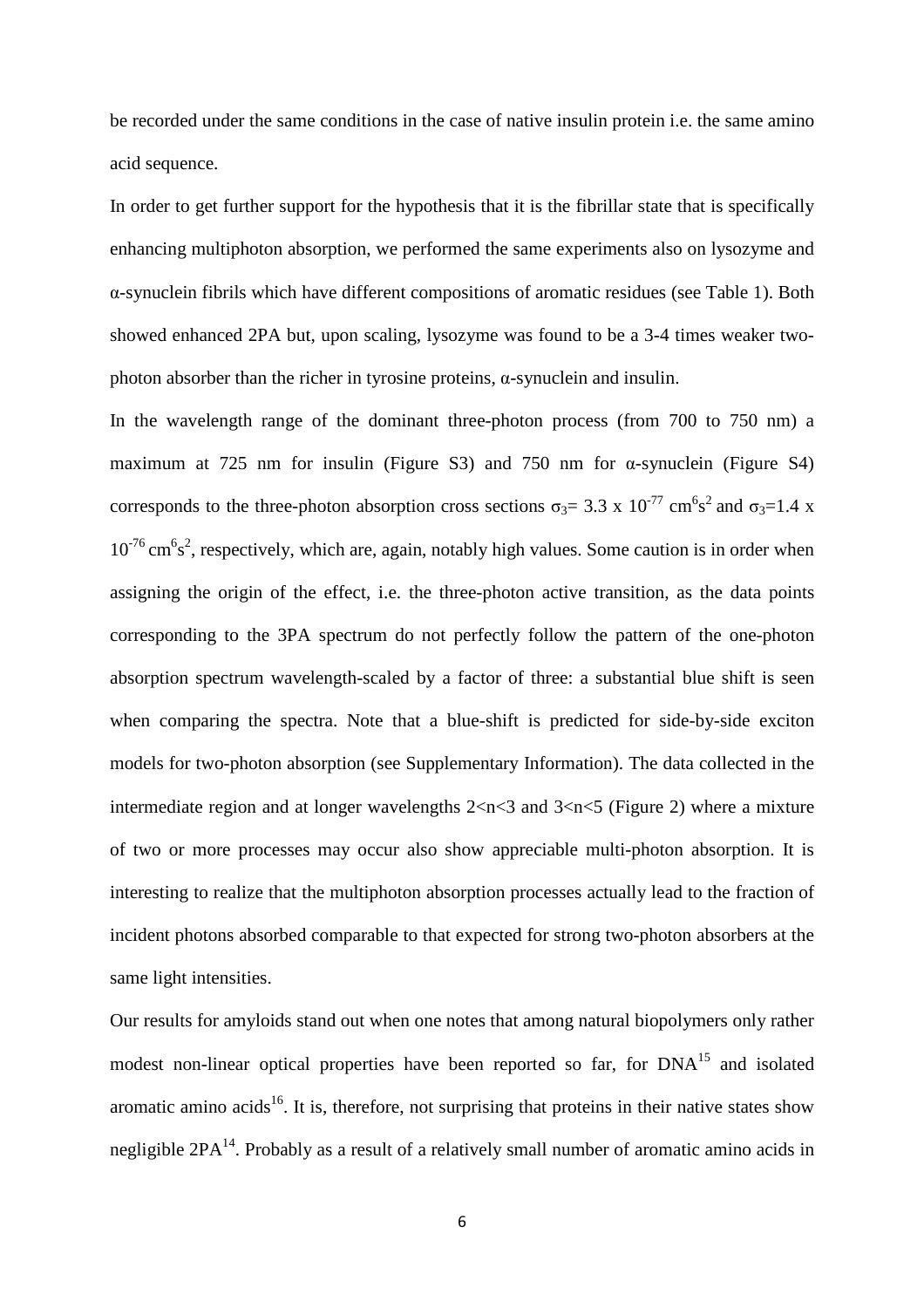protein sequence and, hence generally, quite large inter-molecular separations between them in the monomer protein structure there is no particular communication between the aromatic amino acids in the non-fibrillized state. However, influence of protein conformation on 2PA has been considered previously as an important factor  $14,16$ . The non-linear absorption exhibited by the aggregated state of proteins is reminiscent of non-linearity enhancements reported for extended π-electron systems like in dendrimers  $17-19$  and porphyrins  $20$  where strong enhancement of 2PA is observed upon progressing from the zeroth to the first generation of dendrimer or conjugation of porphyrins into ladder type structures. Unfortunately, the complexity of the amyloid fibril systems, as compared to the structurally relatively well-defined dendrimers or porphyrins, together with a general lack of structural information about their internal organization of chromophores in the fibres, makes it difficult to deduce the mechanisms and parameters of the proteins that will determine the overall nonlinear response. However, in contrast to the dendrimers and porphyrins, our protein fibrils are all lacking  $\pi$ -conjugation. This fact together with the generally very large separation of the aromatic chromophores when counted along the peptide chains, make us dismiss the throughbond cooperative effects as major origin of enhanced 2PA. As inferred from a more detailed discussion in Supplementary Information, instead intermolecular interactions are operative and it is proposed that an exciton type of interaction is the origin of strong two-photon absorption.

Aggregation-induced enhancements of 2PA were recently reviewed and discussed in terms of co-operative effects of intra- and inter-molecular charge transfer transitions<sup>6</sup>. It is plausible that similar cooperative mechanisms may be also responsible for the strong enhancement of non-linear optical response in compacted structures of amyloid fibrils leading to large nonlinear absorption cross section values. Our results indicate that also the sequence composition is important, and probably possible modifications of amino acids such as nitration or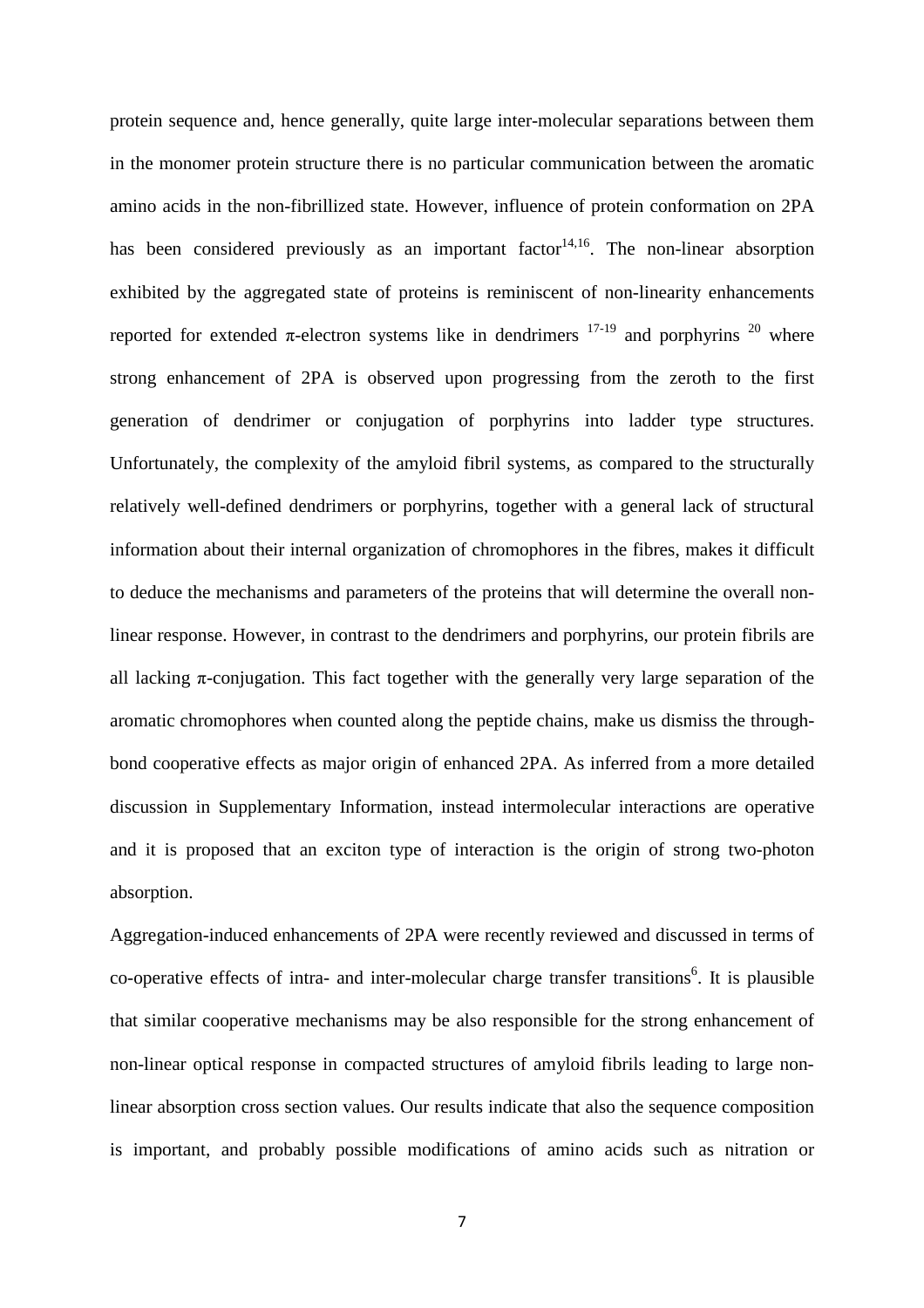phosphorylation may influence cooperative enhancement. We note that lysozome that contains more trypthophans dominating one-photon absorption (OPA) spectrum in a sequence is found to exhibit significantly weaker 2PA than insulin and  $\alpha$ -synuclein. However, this is not surprising since trypthophan itself has only weak 2PA when compared to tyrosine<sup>16</sup> present in larger amounts there. Thus, the scaled 2PA property indicates that tryptophan-rich amyloids do not a show non-linear absorption enhanced as effectively as tyrosine-rich fibril structures. Another aspect to note may be distance variations between tyrosines in a monomer sequence, although we consider that of minor importance for a cooperative mechanism that is based on through-space rather than through-bond interaction. Comparing tyrosine-rich amyloids it is reasonable that 2PA of insulin is larger than that of  $\alpha$ -synuclein because the tyrosine content is higher and the monomer unit is almost three times smaller allowing denser packing. To sum up, the three different proteins in fibril state, insulin, lysozome and  $\alpha$ synuclein, all exhibit multiphoton properties that appear to be related to tyrosine content, whereas other aromatic amino acids seem to play less important roles in inducing enhanced non-linear response. Finally, linear dichroism studies of tyrosine-containing amyloid fibres indicate a common behaviour: a preferential orientation of the transition moment of the first symmetry-forbidden 1PA transition  $L<sub>b</sub>$  along the fibre axis and more perpendicular orientation of the next transition dipole moment  $L_a$ . By contrast, the  $L_b$  transition, occurring at 275 nm, is allowed in 2PA and the cause of reasonably strong non-linear effects in isolated tyrosines.

In the case of amyloid fibrils no significant conjugation or delocalization of electrons occurs along the peptide chain and any further enhancement effects, we propose, therefore must be due instead to intermolecular (through-space) interactions. Based on more detailed arguments given in Supplementary Information we suggest that the cooperative effects in the amyloid fibres are predominantly of excitonic nature such as the symmetric combinations of  $L<sub>b</sub>$ transition dipole moments schematically illustrated in scheme 1.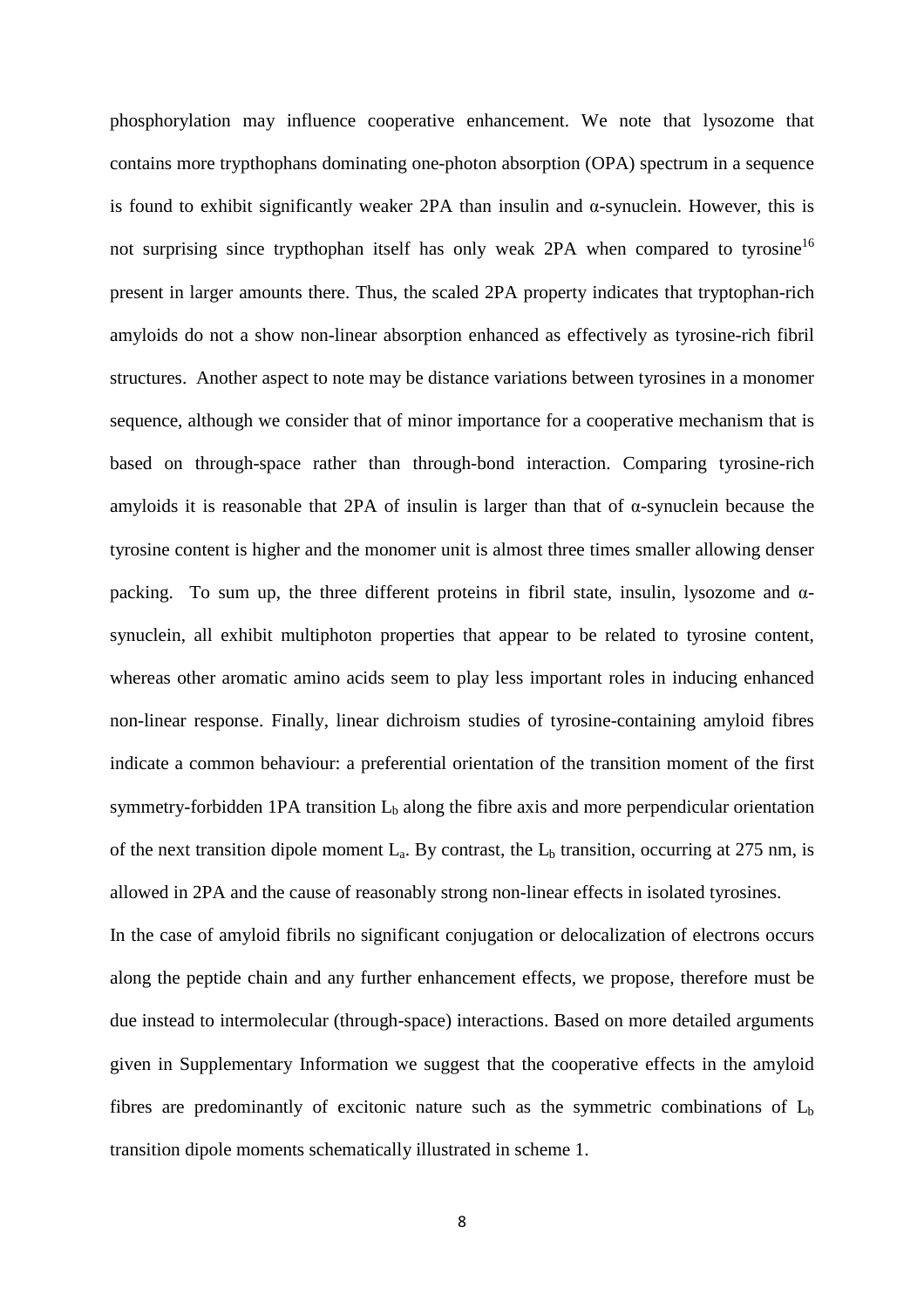

Scheme 1. Schematic illustration of proposed cooperative enhancement of multiphoton absorption by exciton coupling among tyrosins that may interact in all three dimensions in the amyloid structure.

Existing preparation routes for amyloids<sup>21</sup>, where length, thickness and amino acid composition can be reasonably accurately predicted and controlled at an early stage of assembly, are appealing for the fabrication of non-linear absorbers with tunable properties. The material properties of such biopolymers could make them excellent candidates for developing new non-linear self-assembling nano-templates for, e.g., plasmonic nanoparticle wires<sup>22</sup> or, if combined with addressable DNA origami grids<sup>23</sup>, functional opto-electronic components in molecular "integrated circuits".

In parallel with advancing the fundamental insight into structure and physical properties of amyloid fibrils, these often also represent a state of misfolding and subsequent aggregation that can occur among virtually any protein in nature<sup>24</sup>. There is a demand for localizing positions along the amino acid sequence where proteins tend to aggregate which could prime the development of serious diseases. There are a few sensitive methods for detecting the specific aggregation that lie behind formation of toxic fibres and the kinetics of their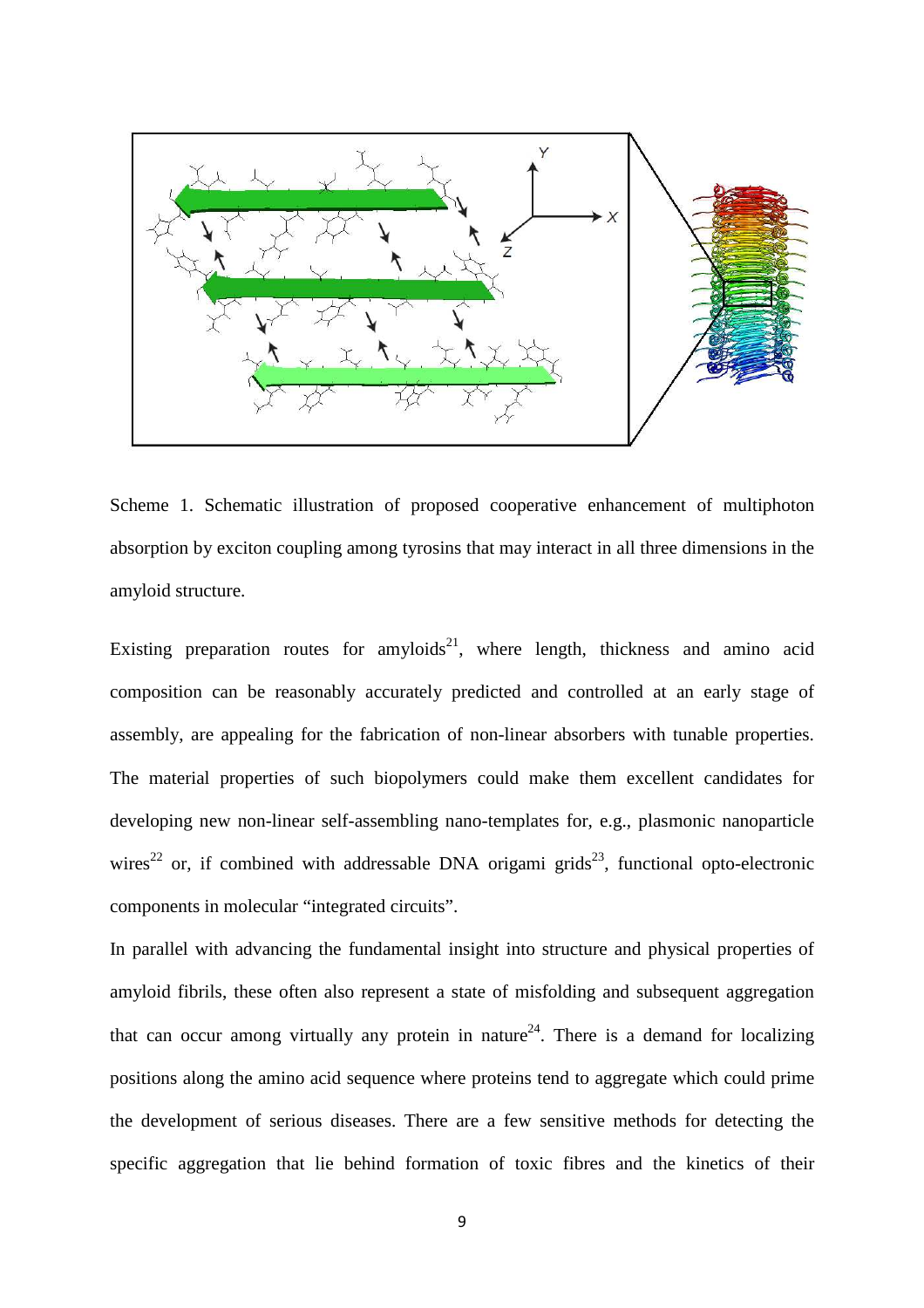formation. But most of them are invasive and require additional sample treatment such as labeling with organic dyes<sup>25</sup> or metals<sup>26</sup> that is often cytotoxic and not applicable *in vivo*. An example of a non-invasive absorption-based method for fibril formation detection is linear electronic circular dichroism  $(CD)^{27}$  and we envisage that our discovery may open an access to an alternative multiphoton-based methods such as "non-linear circular dichroism"  $(NLCD)^{28}$ . NLCD could open the possibility to investigate conformational changes of proteins just like linear electronic CD (for example, misfolding) but in the near infrared transparent region above 700 nm, where cells and tissues are not prone to photo-damage and exhibit less light scattering. The cooperativity enhancing non-linear absorption of fibres may be also useful in photo-acoustic tomography<sup>29</sup> where in multiphoton process only aggregation states would be visualized whereas non-aggregated globular proteins would remain optically invisible.

Envisaging using advanced multiphoton technologies both for diagnostic as well as therapeutic, even prophylactic, methodologies sounds exciting but also brings new kinds of limitations and problems. Other fibrillar proteins such as collagen known to exhibit second harmonic generation<sup>30</sup> may interfere with detection of amyloids. Thus, further research concerning sensitivity and background effects is necessary.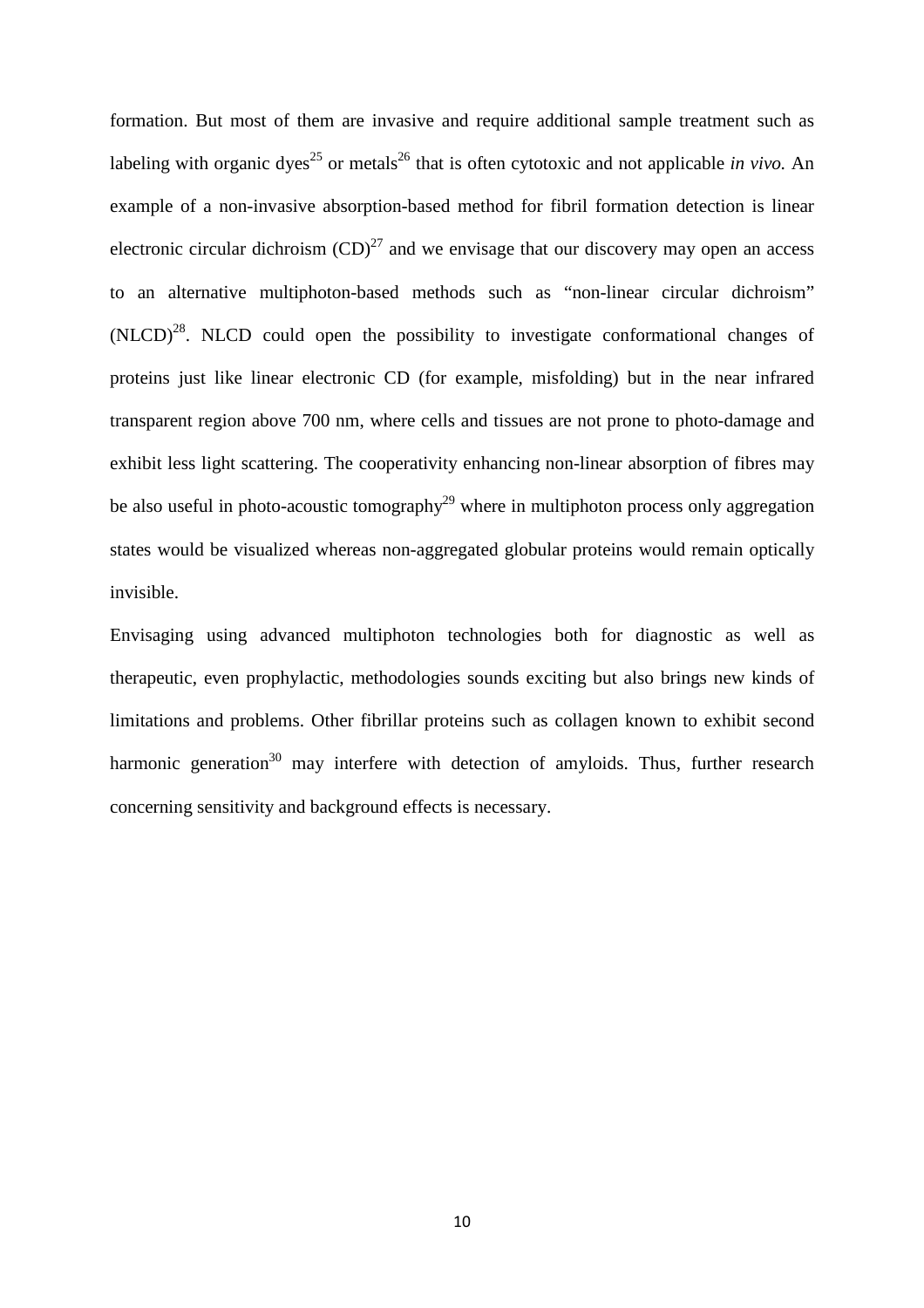

Figure 3 Diagram representing the values of non-linear absorption at different wavelength in visible and infrared region. Two-photon absorption of amyloid fibrils (black squares) between 530 and 600 nm, together with one-photon spectrum (solid grey) re-plotted from normal absorption spectrum with the wavelength multiplied by a factor of two and normalized to the same peak height for comparison. Three-photon absorption (red crossed squares) in the range 700-750 nm of amyloid fibrils and onephoton spectrum (dashed grey) re-plotted with the wavelength multiplied by a factor of three and normalized to the same peak height for comparison. The non-linear absorption data points for processes between 2PA and 3PA and 3<n<5 in range 625 and 930 nm (cf Figure 2) are plotted as the "effective 2PA" and denoted by blue triangles.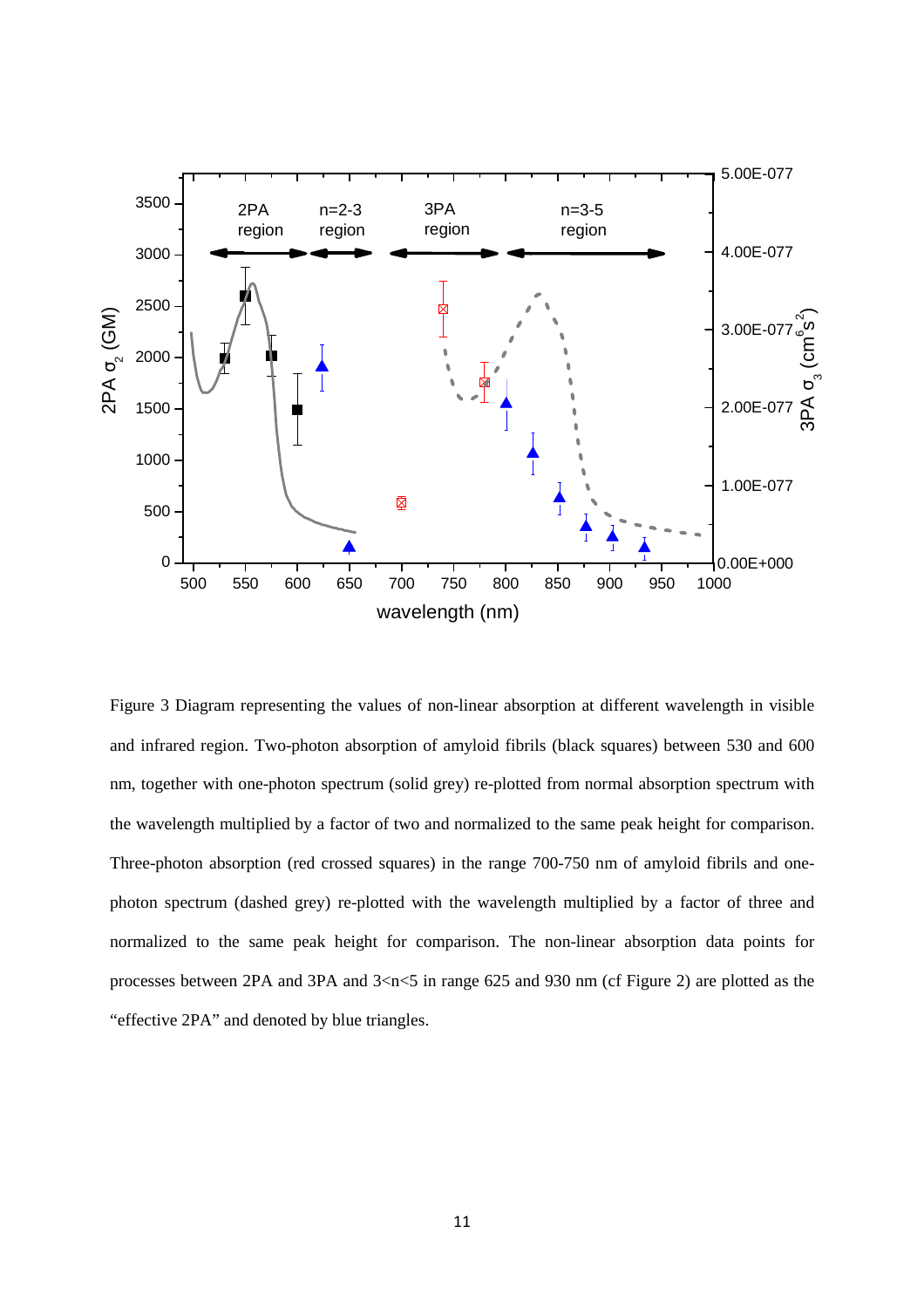References:

- 1 D. J. Selkoe. Folding proteins in fatal ways. *Nature* **426**, 900-904 (2003).
- 2 F. Chiti & C. M. Dobson. Protein misfolding, functional amyloid, and human disease. *Annu. Rev. Biochem.* **75**, 333-366 (2006).
- 3 R. M. Murphy. Peptide Aggregation in Neurodegenerative disease. *Annu. Rev. Biochem.* **4**, 155-174 (2002).
- 4 J. C. Rochet & P. T. Lansbury Jr. Amyloid fibrillogenesis: themes and variations. *Cur. Op. in Struct. Biol.* **10**, 60-68 (2000).
- 5 M. Sheikh-bahae, A. A. Said, T. Wei, D. J. Hagan & E. W. van Stryland. Sensitive Measurement of Optical Nonlinearites Using a Single Beam. *IEEE J. Quantum Electr.* **26**, 760-769 (1990).
- 6 E. Collini. Cooperative effects to enhance two-photon absorption efficiency: intra- versus inter-molecular approach. *Phys. Chem. Chem. Phys.* **14**, 3725–3736 (2012).
- 7 S. B. Prusiner. Prions. *PNAS* **95**, 13363-13383 (1998).
- 8 J. L. Jimenez, E. J. Nettleton, M. Bouchard, C. V. Robison & C. M. Dobson. The protofilament structure of insulin amyloid fibrils. *PNAS* **99**, 9196-9201 (2002).
- 9 J. F. Smith, T. P. J. Knowles, C. M. Dobson, C. E. MacPhee & Welland, M. E. Characterization of the nanoscale properties of individual amyloid fibrils. *PNAS* **103**, 15806-15811 (2006).
- 10 M. Samoc, J. P. Morrall, G. T. Dalton, M. P. Cifuentes & M. G. Humphrey. Two-Photon and Three-Photon Absorption in an Organometallic Dendrimer. *Angew. Chem. Int. Ed.* **46**, 731- 733 (2007).
- 11 T. Schwich, M. P. Cifuentes, P. A. Gugger, M. Samoc & M. G. Humphrey. Electronic, Molecular Weight, Molecular Volume, and Financial Cost-Scaling and Comparison of Two-Photon Absorption Efficiency in Disparate Molecules. *Adv. Mat.* **23**, 1433-1435 (2011).
- 12 M. Samoc *et al.* Two-photon absorption spectra and dispersion of the complex cubic hyperpolarizability γ in organic and organometallic chromophores. *in Multiphoton Processes in Organics and Their Application, I. Rau and F. Kajzar, eds, Old City Publishing* **Chapter 7**, 341-355 (2011).
- 13 P. Hanczyc, B. Norden & M. Samoc. Two-photon absorption of metal–organic DNA-probes. *Dal. Trans.* **41**, 3123-3125 (2012).
- 14 Y. Meshalkin. Two-photon absorption cross sections of aromatic amino acids and proteins. *Quan. Elec.* **26**, 536-537 (1996).
- 15 M. Samoc, A. Samoc & J. G. Grote. Complex nonlinear refractive index of DNA. *Chem. Phys. Lett.* **431**, 132–134 (2006).
- 16 D. Rativa, S. J. S. da Silva, J. Del Nero, A. S. L. Gomes & R. E. de Araujo. Nonlinear optical properties of aromatic amino acids in the femtosecond regime. *J. Opt. Soc. Am. B* **27**, 2665- 2668 (2010).
- 17 R. L. Roberts *et al.* Organometallic Complexes for Nonlinear Optics. 45. Dispersion of the Third-Order Nonlinear Optical Properties of Triphenylamine-Cored Alkynylruthenium Dendrimers. *Adv. Mat.* **21**, 2318–2322 (2009).
- 18 A. M. McDonagh, M. G. Humphrey, M. Samoc & B. Luther-Davies. Organometallic Complexes for Nonlinear Optics. 17.1 Synthesis, Third-Order Optical Nonlinearities, and Two-Photon Absorption Cross Section of an Alkynylruthenium Dendrimer. *Organomet.* **18**, 5195–5197 (1999).
- 19 S. J. Chung *et al.* Cooperative Enhancement of Two-Photon Absorption in Multi-branched Structures. *J. Phys. Chem. B* **103**, 10741–10745 (1999).
- 20 M. Drobizhev *et al.* Strong Cooperative Enhancement of Two-Photon Absorption in Double-Strand Conjugated Porphyrin Ladder Arrays. *J. Am. Chem. Soc.* **128**, 12432–12433 (2006).
- 21 R. Friedman. Aggregation of amyloids in a cellular context: modelling and experiment. *Biochem. J.* **438**, 415-426 (2011).
- 22 M. Reches & E. Gazit. Casting Metal Nanowires Within Discrete Self-Assembled Peptide Nanotubes. *Scien.* **300**, 625-627 (2003).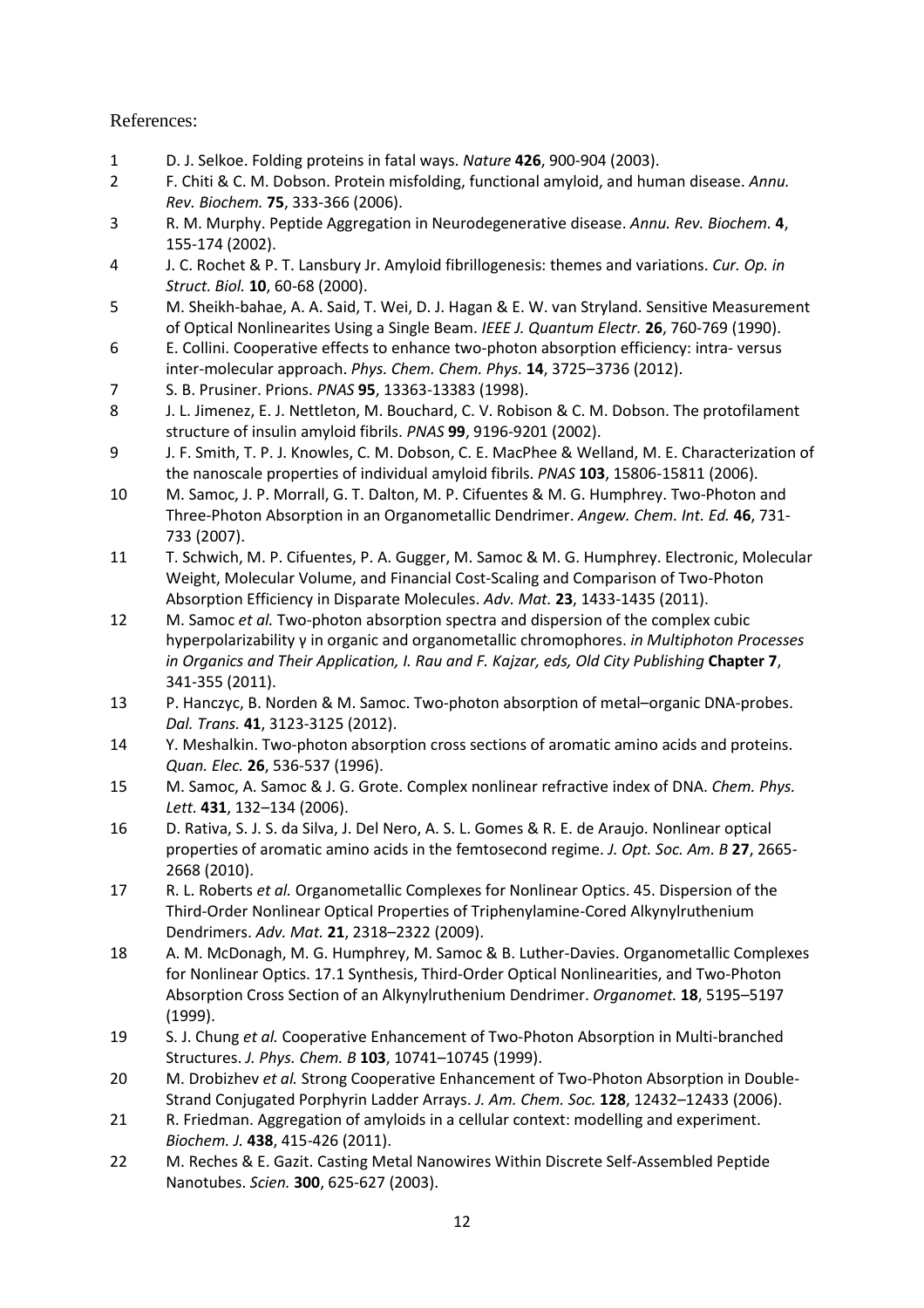- 23 E. P. Lundberg *et al.* Nanofabrication yields. Hybridization and click-fixation of polycyclic DNA nanoassemblies. *ACS Nano* **5**, 7565-7575 (2011).
- 24 M. Fändrich, M. A. Fletcher & C. M. Dobson. Amyloid fibrils from muscle myoglobin. *Nature* **410**, 165-166 (2001).
- 25 E. S. Voropai *et al.* Spectral properties of Thioflavin T and its complexes with amyloid fibrils. . *J. Appl. Spectrosc.* **70**, 868–874. (2003).
- 26 J. H. Viles. Metal ions and amyloid fiber formation in neurodegenerative diseases. Copper, zinc and iron in Alzheimer's, Parkinson's and prion diseases. *Coord. Chem. Rev.* **256**, 2271– 2284 (2012).
- 27 W. D. McCubbin, C. M. Kay, S. Narindrasorasak & R. Kisilevsky. Circular-dichroism studies on two murine serum amyloid A proteins. *Biochem. J.* **256**, 775-783 (1988).
- 28 P. P. Markowicz *et al.* Modified Z-scan techniques for investigations of nonlinear chiroptical effects. *Opt. Exp.* **12**, 5209-5014 (2004).
- 29 X. Wang *et al.* Noninvasive laser-induced photoacoustic tomography for structural and functional in vivo imaging of the brain. *Nat. Biotech.* **21**, 803 - 806 (2003).
- 30 R. M. Williams, W. R. Zipfel & W. W. Webb. Interpreting Second-Harmonic Generation Images of Collagen I Fibrils. *Biophys. J.* **88**, 1377–1386 (2005).

Acknowledgment: This work was sponsored under a Foundation for Polish Science "Welcome" grant

to M.S. and a European Research Council (ERC) advanced senior grant to B.N.

Author contributions: P.H. conceived and carried out the experiments. P.H. M.S. and B.N. analyzed

the results and authored the manuscript.

Additional information: Supplementary information is available in the online version of the paper.

Correspondence should be addressed to B.N.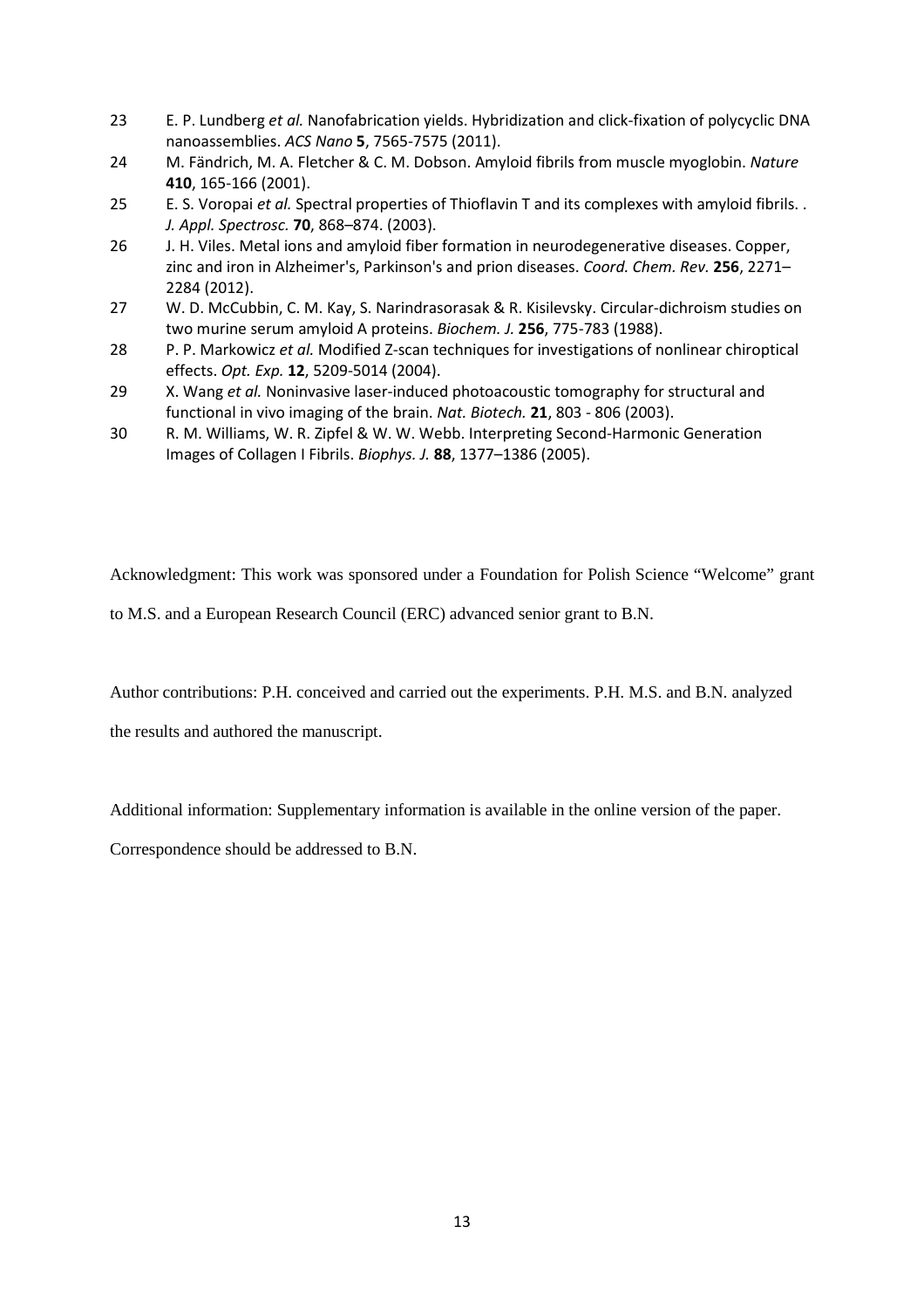## **Supporting Information**

## Multi-photon Absorption in Amyloid Protein Fibres

Piotr Hanczyc<sup>a,b</sup>, Marek Samoc<sup>b</sup>, Bengt Norden<sup>a</sup>\*

<sup>a</sup>*Department of Chemical and Biological Engineering, Chalmers University of Technology,* 

*SE-41296 Gothenburg, Sweden* 

*b Institute of Physical and Theoretical Chemistry, Wroclaw University of Technology, 50-370,* 

*Wroclaw, Poland* 

*\*corresponding author: norden@chalmers.se* 

## **Two-photon absorption – imaginary part of 2nd hyperpolarizability.**

Two-photon absorption (2PA), predicted theoretically 80 years ago by Göppert-Mayer<sup>1</sup>, was experimentally observed much later<sup>2</sup> with the advent of lasers able of creating conditions with enough radiation intensity for achieving noticeable 2PA. Despite that basic principles were understood, successful attempts to theoretically deal with bigger systems than atoms or small molecules have been made first recently. Still, problems remain, depending on the approximations made and methods applied, as to conclusions what variations at a molecular level are the origin of enhanced 2PA observed in more complex systems of molecules such as those reported here.

For one-photon absorption (OPA) first-order perturbation theory is used to derive the equation for rate of change. Two common approximations are: 1) neglect of quadratic term of vector potential (A:A) and 2) the dipole approximation. The latter may be relaxed, for example when considering circular dichroism for electric dipole-forbidden, magnetic dipole-allowed transitions, by introducing magneticdipole and quadrupole transitions. The various cases of two-photon absorption and emission are most easily dealt with using Feynman diagrams<sup>3</sup> where the terms in A:A, in first order, for the two photons cases are: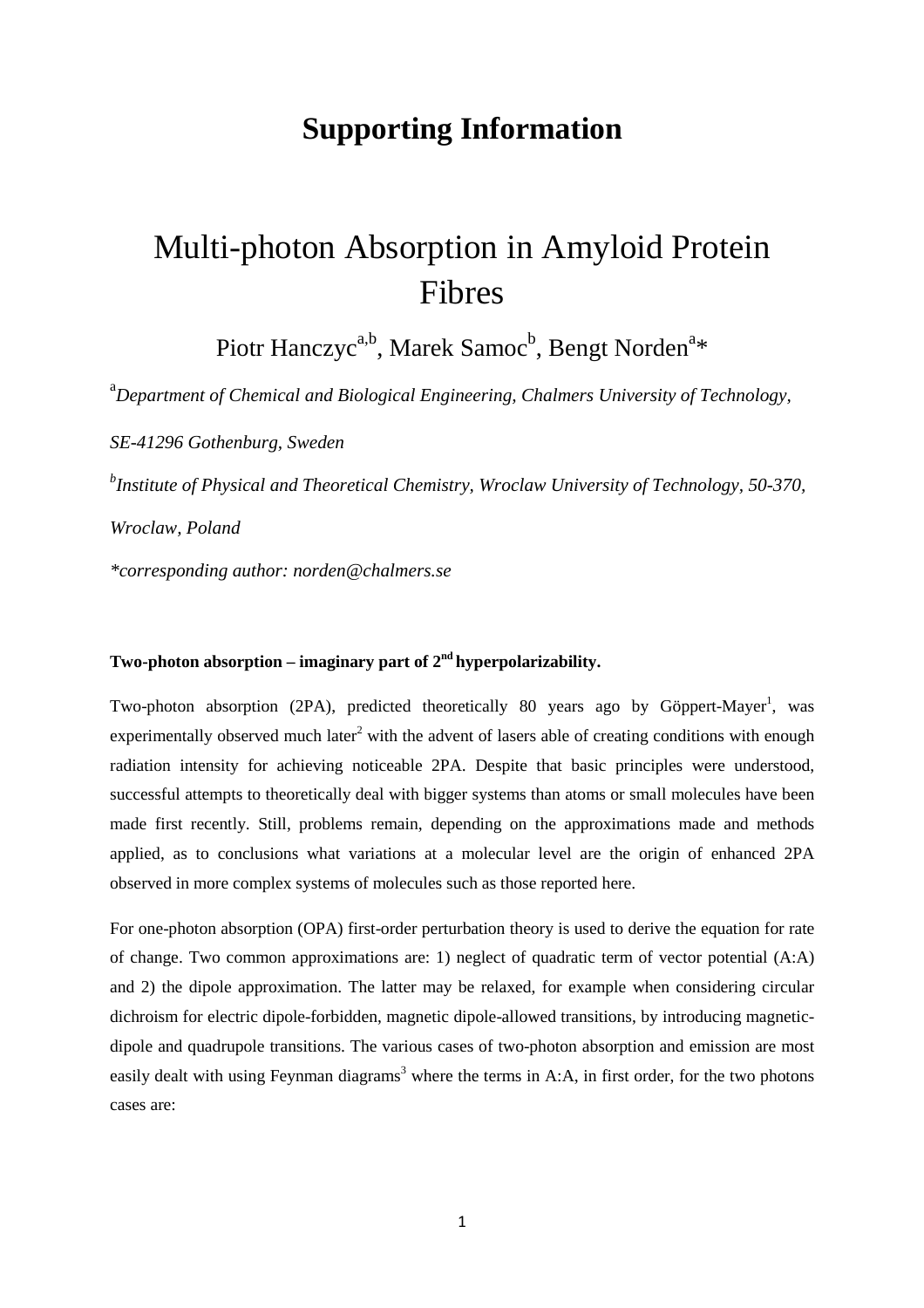$$
\frac{}{\left[\ \omega_{mn}+(\omega_2+\omega_1)\ \right]}
$$
 (1)

and

$$
\frac{}{\left[\ \omega_{mn}+(\omega_1-\omega_2)\ \right]}
$$
 (2)

Here Eq (2) corresponds to two-photon absorption. By contrast, the A:A term in the interaction is ineffective in two-photon absorption in the case of Eq (1) which corresponds to elastic (Rayleigh) scattering<sup>3</sup>.

Macroscopically two-photon absorption is related to the imaginary part of the "third-order susceptibility", i.e. the coefficient in the power expansion of the electric field dependent polarization

$$
P = \varepsilon_0 (\chi^{(1)} E + \chi^{(2)} E^2 + \chi^{(3)} E^3 \quad \dots)
$$
 (3)

On the molecular level  $\chi^{(1)}$  corresponds to the polarizability α and  $\chi^{(2)}$  to the hyperpolarizability β and  $\chi^{(3)}$  to the "second hyperpolarizability"  $\gamma$  which is developed in Luo et al. 2000.<sup>4</sup> Summation over states provides:

$$
\gamma(-\omega_0, \omega_1, \omega_2, \omega_3) = h^{-3} \sum P_{-0,1,2,3} \times
$$
  
\n
$$
\sum k l m \frac{<0 |\mu| k >   }{(\omega_k - \omega_0 + i \Gamma_k)(\omega_l - \omega_2 - \omega_3 + i \Gamma_l)(\omega_m - \omega_3 + i \Gamma_m)}
$$
  
\n
$$
-\sum k l \frac{<0 |\mu| k >  <0 |\mu| l > }{(\omega_k - \omega_0 + i \Gamma_k)(\omega_l + \omega_2 - \omega_3 + i \Gamma_l)(\omega_l - \omega_3 + i \Gamma_m)}
$$
  
\n(4)

As shown by Perez-Moreno et al.<sup>5</sup>, a generalized Thomas-Kuhn sum rule may be used to derive a correspondence of Eq (4) without dipole approximation.

Before we elaborate on cooperative effects that could enhance the hyperpolarizability, let us note an interesting connection between the non-linear phenomena of two-photon absorption and the optical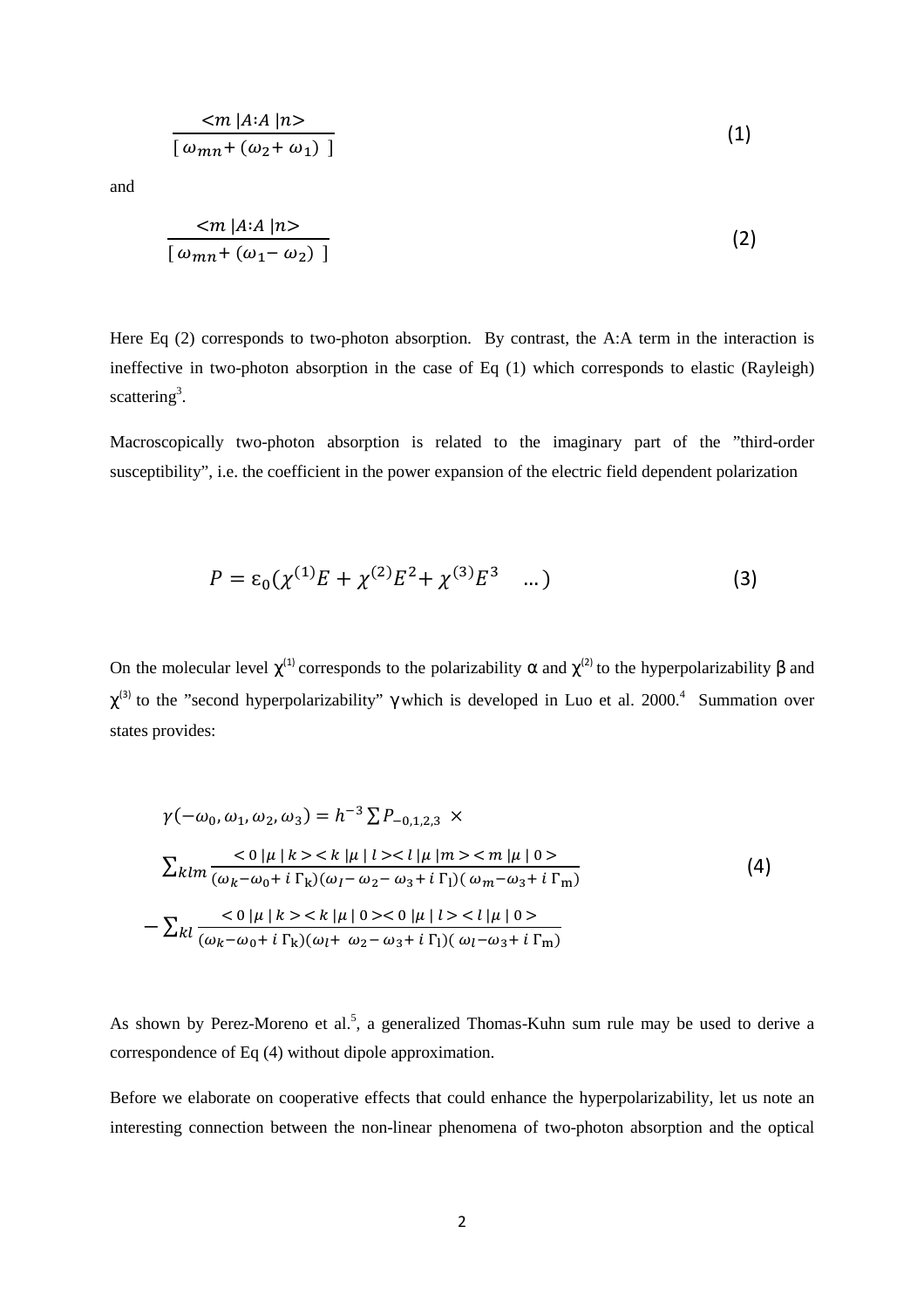Kerr effect (OKE) i.e. the effect that strong photon fields induce anisotropy in polarizable media. OKE is a refractive correspondence to the non-linear absorptive effects defined by the second hyperpolarizability. The effect, sometimes called the "Buckingham effect", was first predicted by A.D. Buckingham<sup>6</sup> in England in 1956 and experimentally pioneered by S. Kielich<sup>7</sup> in Poland in 1959. Part of the OKE is due to (instantaneous) electron polarization along the electric field vector of the laser light, part is due to molecular orientation: the polarizable molecule gets upon interaction with the photon field a transient induced dipole moment leading to an orientational Boltzmann redistribution to minimize the energy µ**·E** between the molecular induced dipole moment and the optical field. Just like the normal linear absorption coefficient is proportional to the imaginary part of the (complex) refractive index, there is a relation between the refractive nonlinear effect of  $\chi^{(3)}$  and the nonlinear (two-photon) absorption: the latter is given by the imaginary part of the former. Thus, in molecular terms 2PA is the imaginary part of the second hyperpolarizability.

#### **Cooperative enhancement of 2PA.**

Without going into any detailed mechanisms it has been observed that molecules with high and anisotropic polarizability rapidly increase their dielectric permittivity when in concentrated compared to dilute form: carbon disulfide was early observed to increase its macroscopic permittivity (real as well as imaginary parts of the refractive index) presumably by a cooperative effect to self-polarization due to mutual interaction of transient induced dipoles, i.e. by dispersion forces<sup>8</sup>. Likewise we can expect that dimers, oligomers and aggregates of polarizable molecules will display cooperativity effects, both in their linear optical properties as well as in their non-linear properties.

Following the formalism above (Eq 4), applying second order perturbation theory and the dipole approximation, we have for the 2PA (second hyperpolarizability) a product of four transition moments. In the simplified case of three states only, the ground state 0, some intermediate state i and the final state f, which is a one-photon-forbidden but two-photon-allowed symmetric (g) state, the 2PA cross section has been derived as proportional to $9,10$ 

$$
\frac{|\langle i|\mu | 0 \rangle|^2 |\langle f|\mu | i \rangle|^2 cos^2 \alpha}{(\frac{2v_{i0}}{v_{f0}} - 1)^2 \Gamma_f} \tag{5}
$$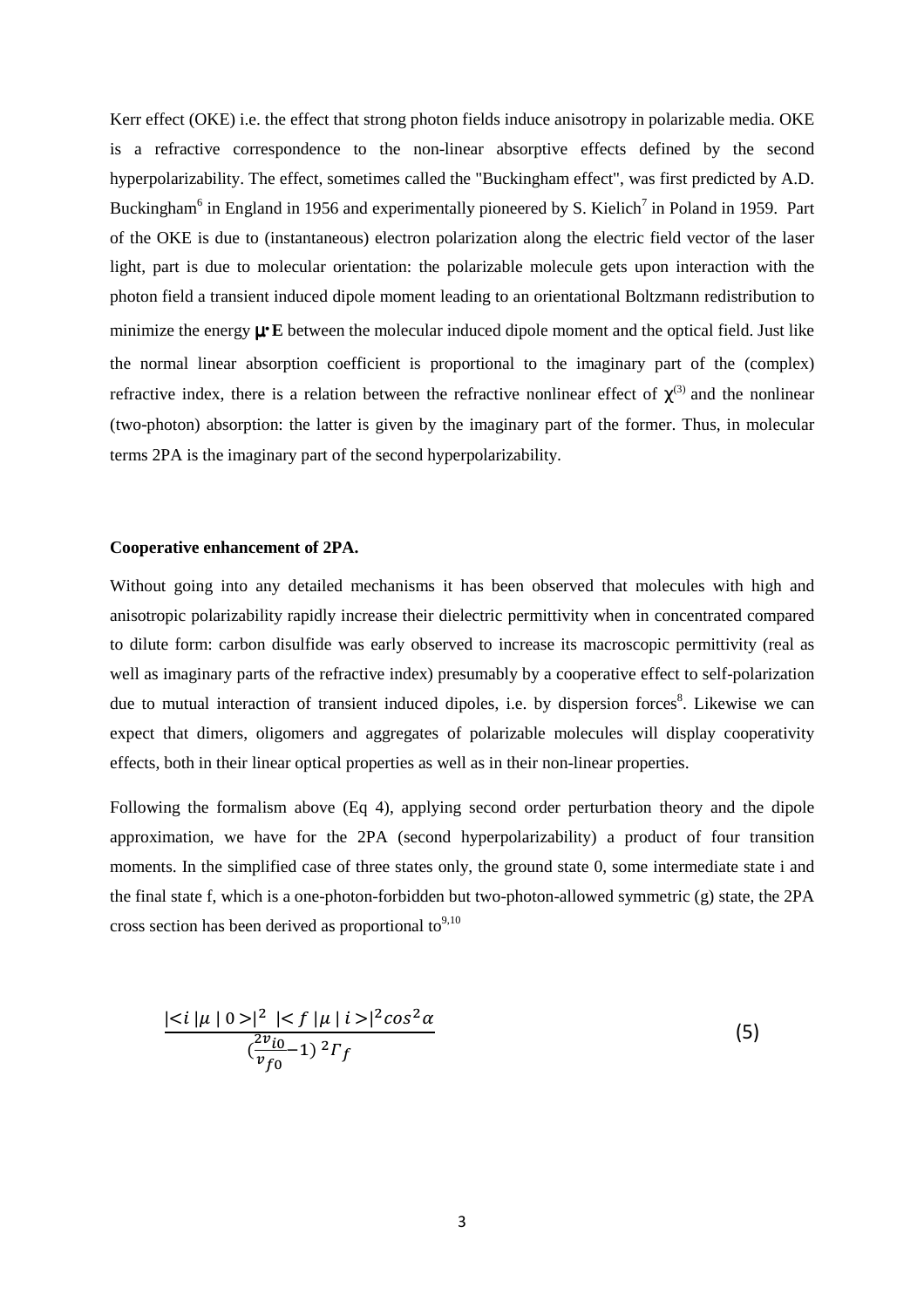With  $\langle m|\mu|n\rangle$  the corresponding electric transition dipole moment between state m and n,  $v_{nm}$  the corresponding transition frequency, and  $\Gamma_f$  is the line width of state f.  $\alpha$  is the angle between the two transition moments in the expression.

Obviously, the mutual orientations of the transition moments by through-bond interactions in a molecule can tune the size of 2PA. As will be inferred below an analogous relationship to transition moments of separate chromophores could explain enhancement from through-space intermolecular interactions. Indeed, theoretical studies indicate that the cooperative effects due to such excitonic interactions are more efficient in enhancing two-photon absorption than are various extensions of the electronic (through bond) system of singular molecules $^{11}$ .

Consider two chromophores that are arranged in a dimeric structure side by side, for example, two benzoic acid molecules.



Fig. S1 Dimeric structure of benzoic acid. Symmetric exciton combination, forbidden in OPA but allowed in 2PA.

The first excited state  $|i\rangle$  has charge-transfer character and a transition moment  $\langle i|\mu|0\rangle$  directed from the nucleus of the benzene ring towards the carbonyl bond. The (through-space) dipolar exciton interactions give rise to two new excited states separated in energy by

$$
V = \frac{2|\langle i|\mu|0\rangle|^2}{R^3} \tag{6}
$$

The low-energy state is accessible by OPA and with a transition moment equal to the sum of the monomeric transition moments. It accounts for a substantial red-shift of the normal absorption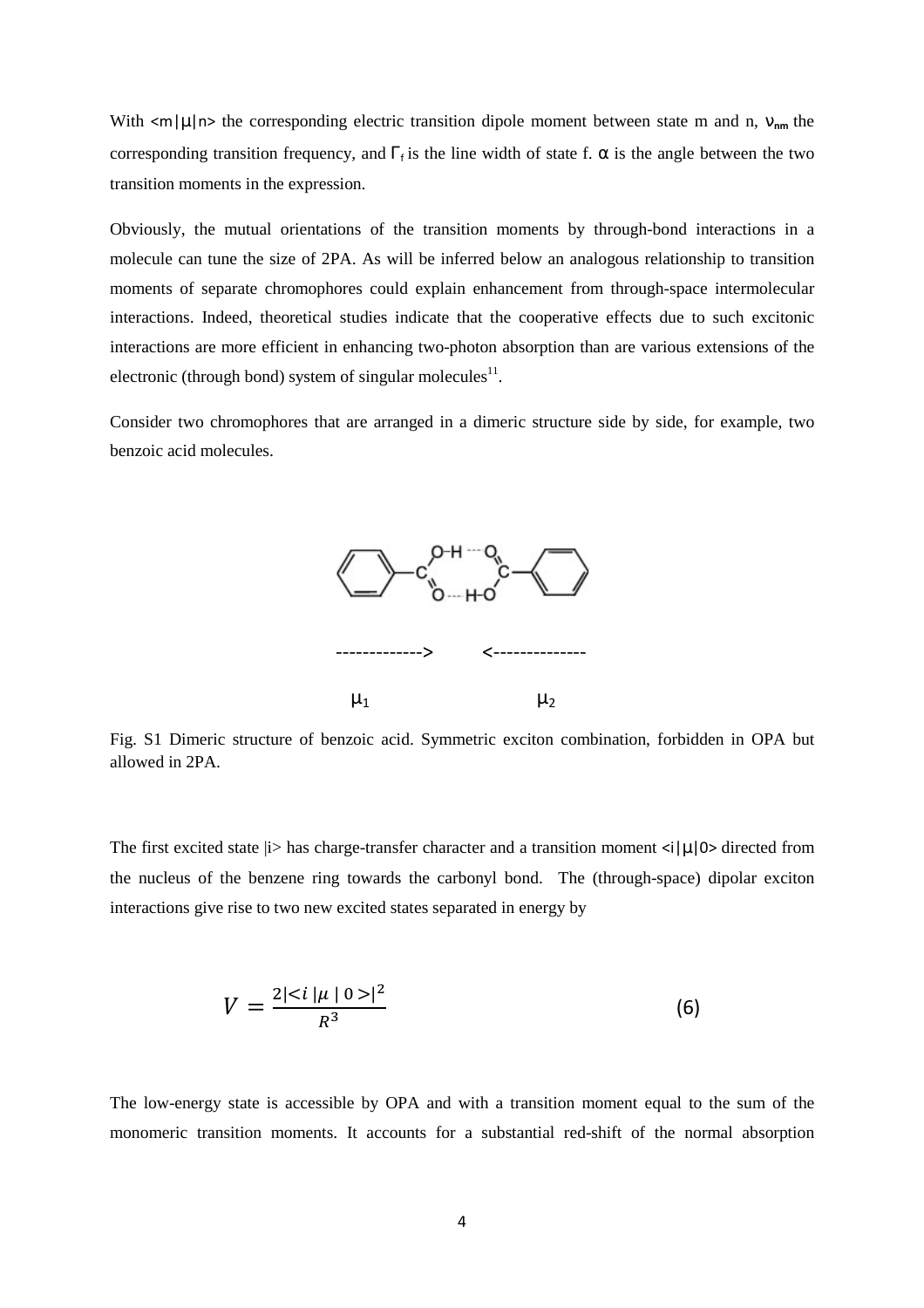spectrum of benzoic acid upon dimer formation. The transition to the high-energy state should be OPA forbidden but 2PA allowed, providing an example of how side by side structures like that above could give rise to combined excitonic transitions with a parity promoting two-photon excitation (to our best knowledge benzoic acid dimer has not yet been studied with respect to 2PA). The excitonic model can be extended to large aggregates as have been reviewed by Collini and others $^{11}$ .

For the case of the protein fibres any discussion of possible mechanism for enhancement of 2PA will necessarily be very speculative since detailed information about their structures is generally missing. However, we have some indications about the average orientations of tyrosines in some of those fibres obtained by flow linear dichroism (LD) spectroscopy experiments  $12$  which indicate that the benzene ring has a preferred orientation with its plane parallel with the fibre dimensions (positive LD sign of  $L<sub>b</sub>$ transition) while the supporting bond to the amino acid backbone is at a more perpendicular orientation to the fibre axis (negative LD of  $L_a$  band). Interestingly, at least qualitatively quite similar orientations have been recently also found for a series of prion yeast mutant (A. Reymer, K. Frederick, S. Lindquist and B. Nordén, to be published) indicating average orientations of the  $L_b$  (277 nm) and  $L_a$ (230 nm) transition dipole moments at about 40-50° and 60-70° to the fibre axis, respectively. Our 2PA results suggest that it is the first transition ( $L_b = A_{1g} \rightarrow B_{2u}$ ) of tyrosine that is the one being strongly enhanced. This observation is in agreement both with the fact that  $L<sub>b</sub>$  being symmetry forbidden in benzene for normal absorption, although vibronically allowed by an  $e_{2g}$  606 cm<sup>-1</sup> vibration, is allowed for 2PA: coparallel or near coparallel transition moments will increase the effect (see Eq (5) ) both in through-bond as well as through-space (exciton) mechanisms. In the benzenoid chromophore the next transition with a transition moment parallel with the vibronically allowed  $L<sub>b</sub>$  $(B_{2u})$  one, is the B<sub>1u</sub> transition at 200 nm, which is also vibronically allowed by vibrations (1595 cm<sup>-1</sup>) coupling it with a symmetry-allowed transition at 180 nm. While there is experimental evidence for through-bond interactions leading to cooperative enhancement of 2PA in various conjugated aggregates of aromatic compounds<sup>10,11,13</sup>, and theoretical support too<sup>14</sup>, the importance of internal cooperative 2PA enhancement within the tyrosine (or other aromatic chromophores) seems less probable for various reasons, one being the large energy separation between the mixing states, another being the fact that the effect is so much weaker in the isolated chromophore system.

We also consider through-bond cooperative effects between different chromophores as less efficient, since the distances between adjacent aromatic chromophores through the peptide chain is too long and, furthermore, the conjugation broken in many places, including at the connections of the aromatic side groups. Experimental studies of conjugated porphyrin dimers suggest that both extended conjugation and resonance three-level conditions are contributing to  $2PA$  enhancement<sup>15,16</sup>.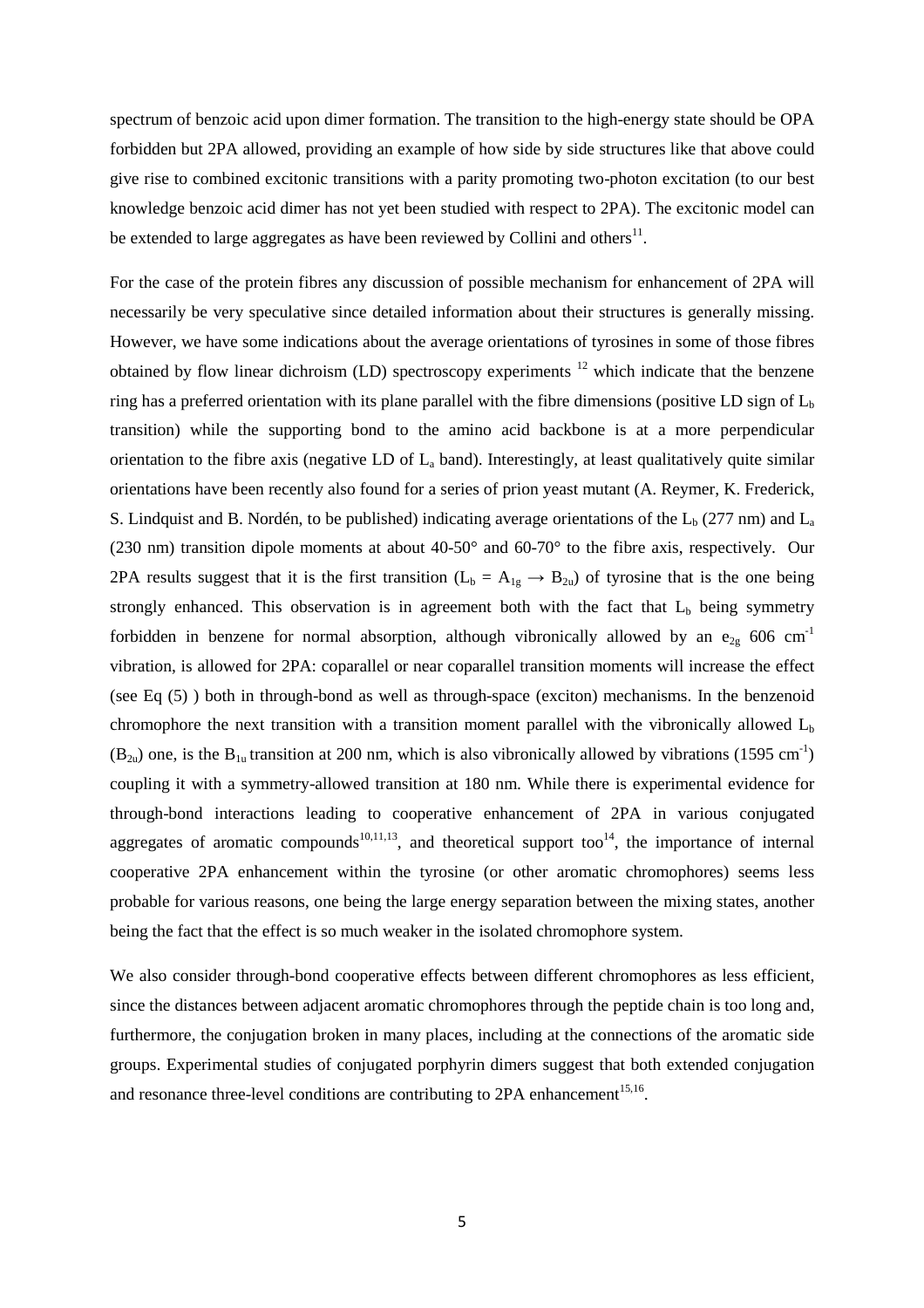Against this background we propose the exciton mechanism, schematically suggested above, as the remaining most plausible explanation of 2PA enhancement in protein fibrils. In view of the preferential alignment to  $L<sub>b</sub>$  transition moments parallel with the fibrous axis, we tentatively propose a cooperative effect operating via exciton combinations of  $L<sub>b</sub>$  transition moments as sketched in Scheme 1 in the text. Many different exciton coupling modes involving different number of chromophores may contribute. The figure just represents one case of symmetric (in-phase) combinations which we believe could be efficient.

#### **Fibrils preparation for Z-scan measurements**

Insulin from bovine pancreas and lysozyme from chicken egg white was purchased from Sigma Aldrich dissolved in pH=2 (0.01M HCl) water buffer and used without further purification.  $\alpha$ synuclein was purchased from rPeptide and dissolved in 1xPBS buffer. Fibrils were prepared according to the protocols described elsewhere  $17,18$ . Samples concentration for nonlinear experiments were adjusted to 5mg/ml if not otherwise stated. Nonlinear absorption experiments were carried out using a laser system consisting of a Quantronix Integra-C regenerative amplifier operating as an 800 nm pump and a Quantronix-Palitra-FS BIBO crystal-based optical parametric amplifier. This system delivers wavelength tunable pulses of ∼130 fs length and was operated at the repetition rate of 1 kHz. Samples were placed in 1 mm path length Starna quartz glass cuvettes, stoppered, and sealed with Teflon tape. Results obtained on the cells with insulin (from bovine pancreas), lysozyme (from chicken egg white) and  $\alpha$ -synuclein solutions were calibrated against Z-scan measurements performed on a fused silica plate (4.66 mm thick) and compared with the measurements on an identical glass cell filled with the solvents alone:  $pH=2$  water buffer for insulin and lysozyme and 10 mM PBS for  $\alpha$ synuclein respectively. The output from the Palitra in the range from 525 nm to 950 nm was appropriately filtered using wavelength separators and colour glass filters to remove unwanted wavelength components, attenuated to  $\mu$ *J*/pulse range and used as excitation source for simultaneous recording of standard open-aperture (OA) and closed-aperture (CA) Z-scan traces. The beam was focused so as to provide a focal spot in the range w<sub>0</sub>≈ 25 - 50 µm (giving the Rayleigh range which was always taken well in excess of the total thickness of the cell or the reference silica plate) and the cuvette was made to travel in the Z- direction, typically from -15 to 15 mm. The data were collected using three InGaAs photodiodes (Thor Labs Inc.) that monitored the laser input, the OA signal and the CA signal, respectively. The outputs were fed into three channels of a digital oscilloscope and the data were collected by a computer using custom LabVIEW software. The traces of the CA and OA scans obtained by dividing each of them by the laser input reference were analyzed with the help of a custom fitting program that used equations derived by Sheik-Bahae et al.<sup>19</sup> (Figs S2 and S3 show examples of fitted closed aperture and open aperture curves for the case of predominantly 2PA and 3PA character of the absorption). The NLO properties of the fibrils were computed assuming additivity of the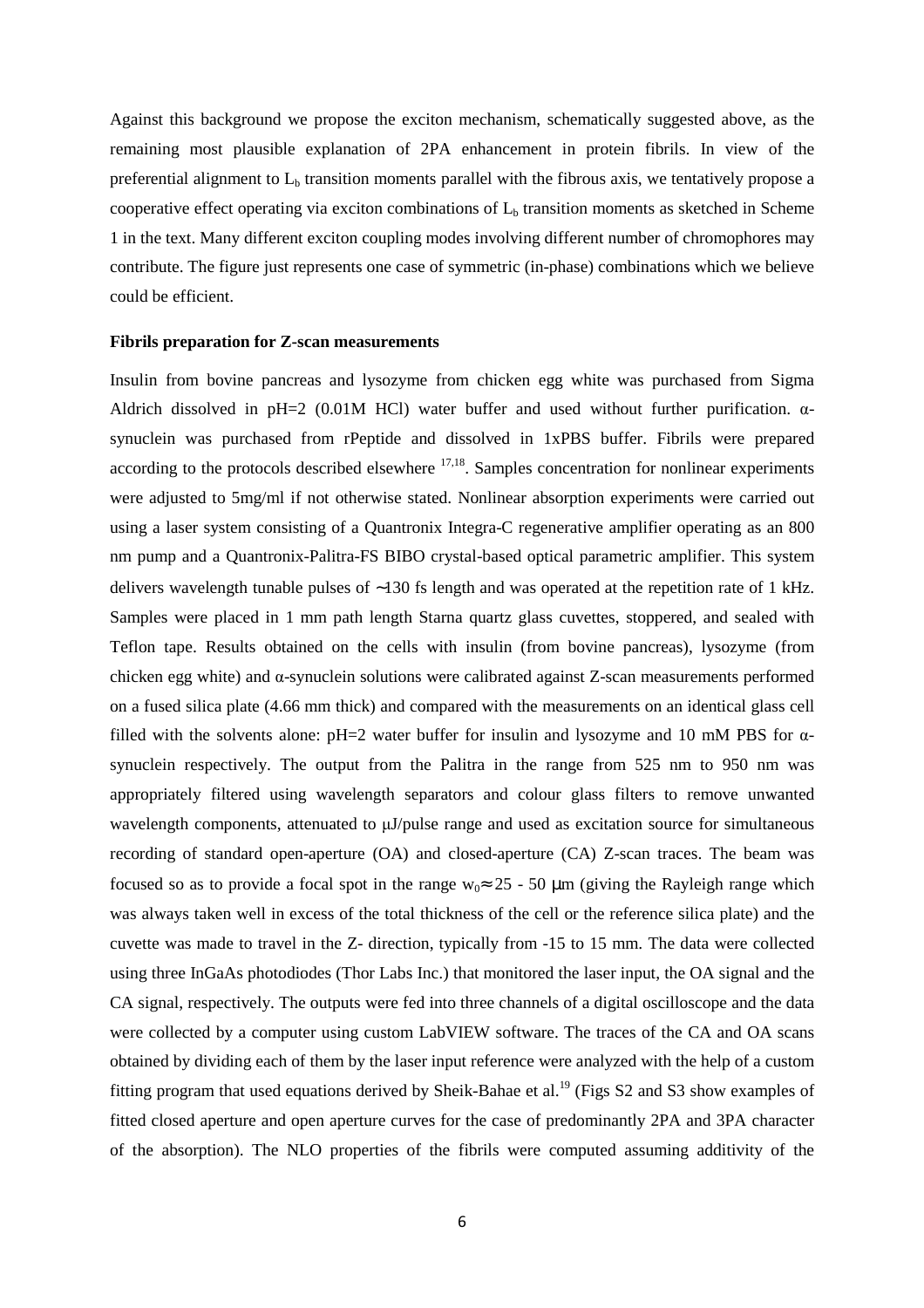nonlinear contributions of the solvent and the solute and the applicability of the Lorentz local field approximation<sup>20</sup>. The nonlinear absorption was calculated as values of the two-photon cross section  $\sigma_2$ and, where the shapes of the Z-scans indicated predominance of the three-photon absorption process, as values of the three-photon cross sections  $\sigma_3$ . The two-photon absorption cross sections were scaled using the molecular weight M, into  $\sigma_2/M$  values as discussed recently<sup>21</sup>.

The open aperture curves in the wavelength ranges where neither two-photon nor three-photon behaviour provided a good fit were treated in the following manner. First, an "effective" value of the two-photon absorption cross section was determined by adjusting the theoretical curve in such a way that the depth of the dip corresponded to the experimental curve and neglecting the inadequacy of the width of the dip. Subsequently, the width of the dip was adjusted by treating the exponent *n* in the nonlinear Beer's law d*I*/d*z*=-*kI<sup>n</sup>* as a fitting parameter. The values of *n* required to reach a good fit are presented in Fig. 2. The "effective" values of  $\sigma_2$  obtained in the previous step were then adjusted to their expected values at the intensity of 100 GW/cm<sup>2</sup>. The required values of the actual peak light intensities in the Z-scan experiment were computed from the closed-aperture Z-scan results obtained for the fused silica plate.



Fig. S2 Closed (a) and open (b) aperture Z-scan at 550 nm of amyloid fibrils (black squares) and theoretical 2PA (red solid line) fit.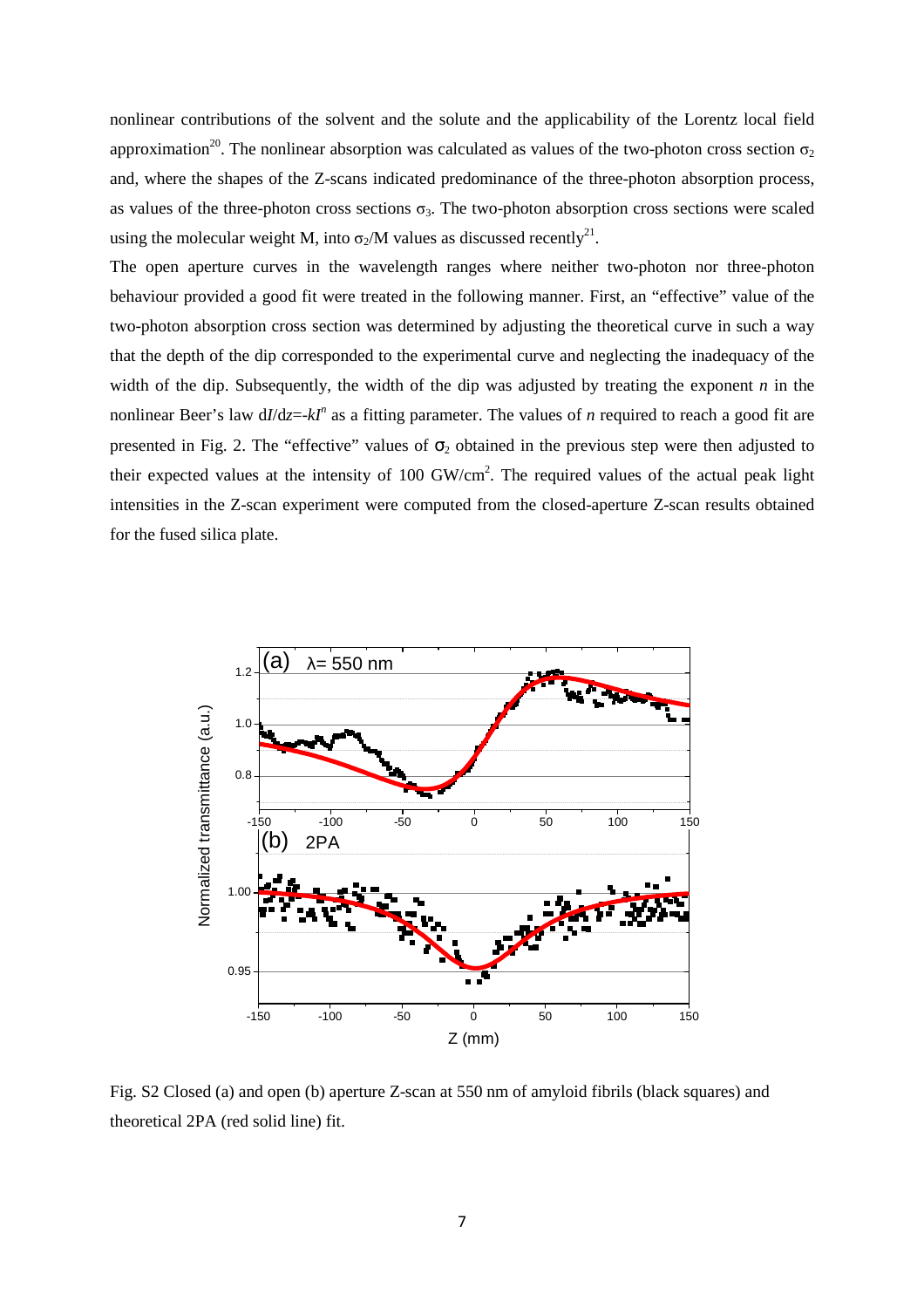

Fig. S3 Closed (c) and open (d) aperture Z-scan at 725 nm of amyloid fibrils (black squares) and theoretical 3PA (red solid line) fit.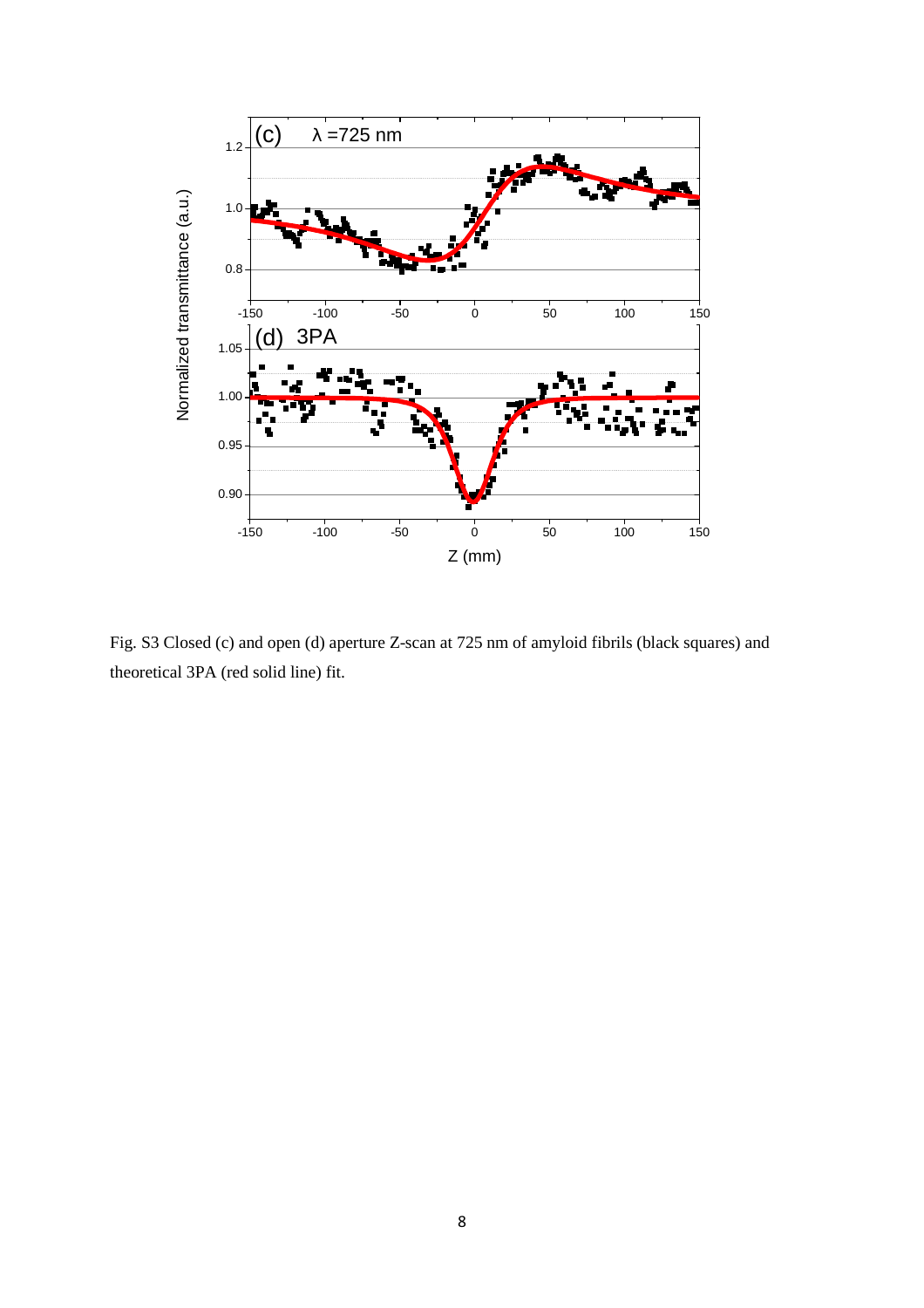

Fig. S4 Open aperture Z-scan at 550 nm in 2PA region (a) and 750 nm in 3PA region (b) of amyloid fibrils from α-synuclein protein (black squares) and theoretical fit (red solid line).

-150 -100 -50 0 50 100 150

Z (mm)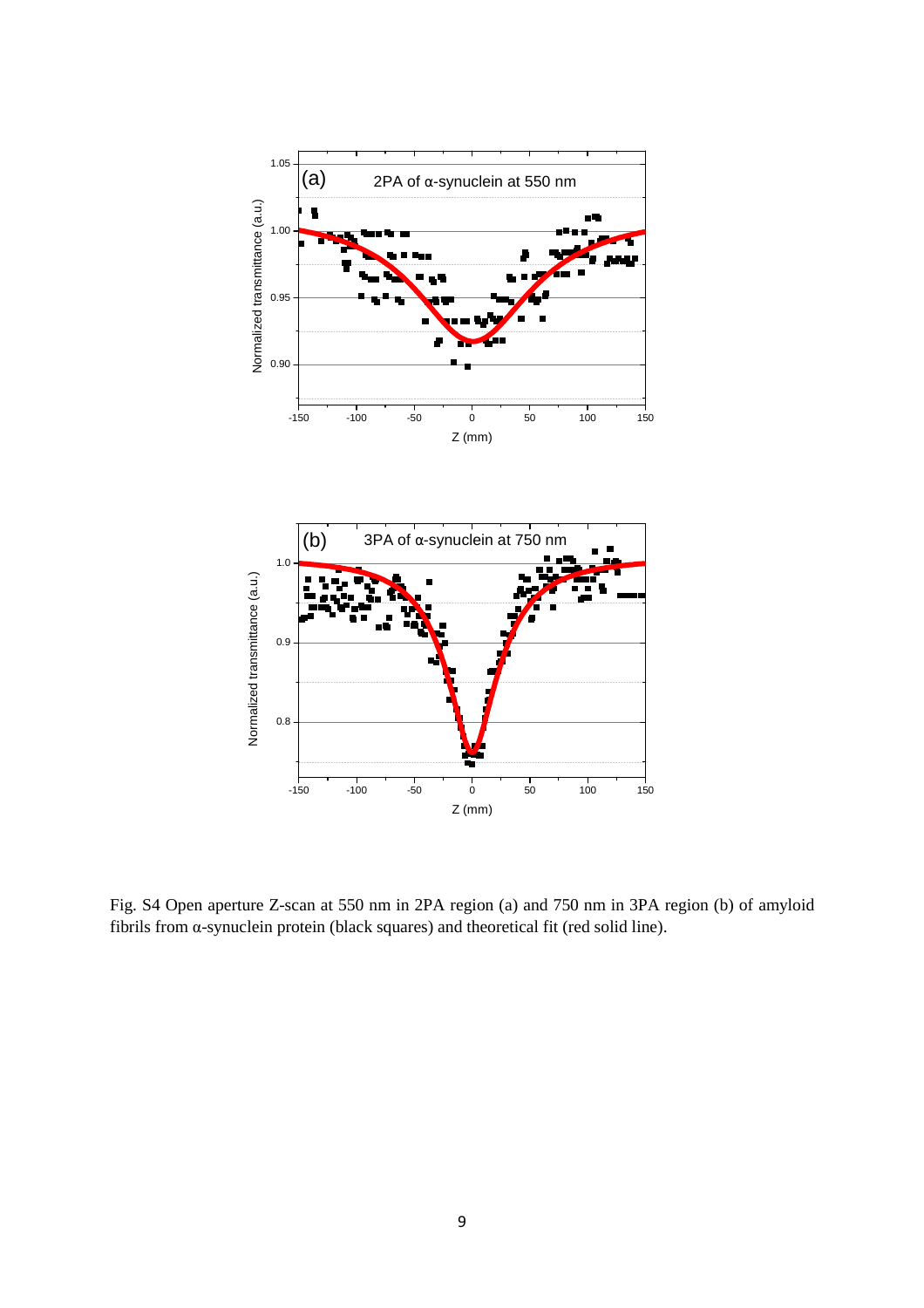

Fig. S5 Open aperture Z-scan at 570 nm of amyloid fibrils from lysozyme protein (black squares) and theoretical fit (red solid line).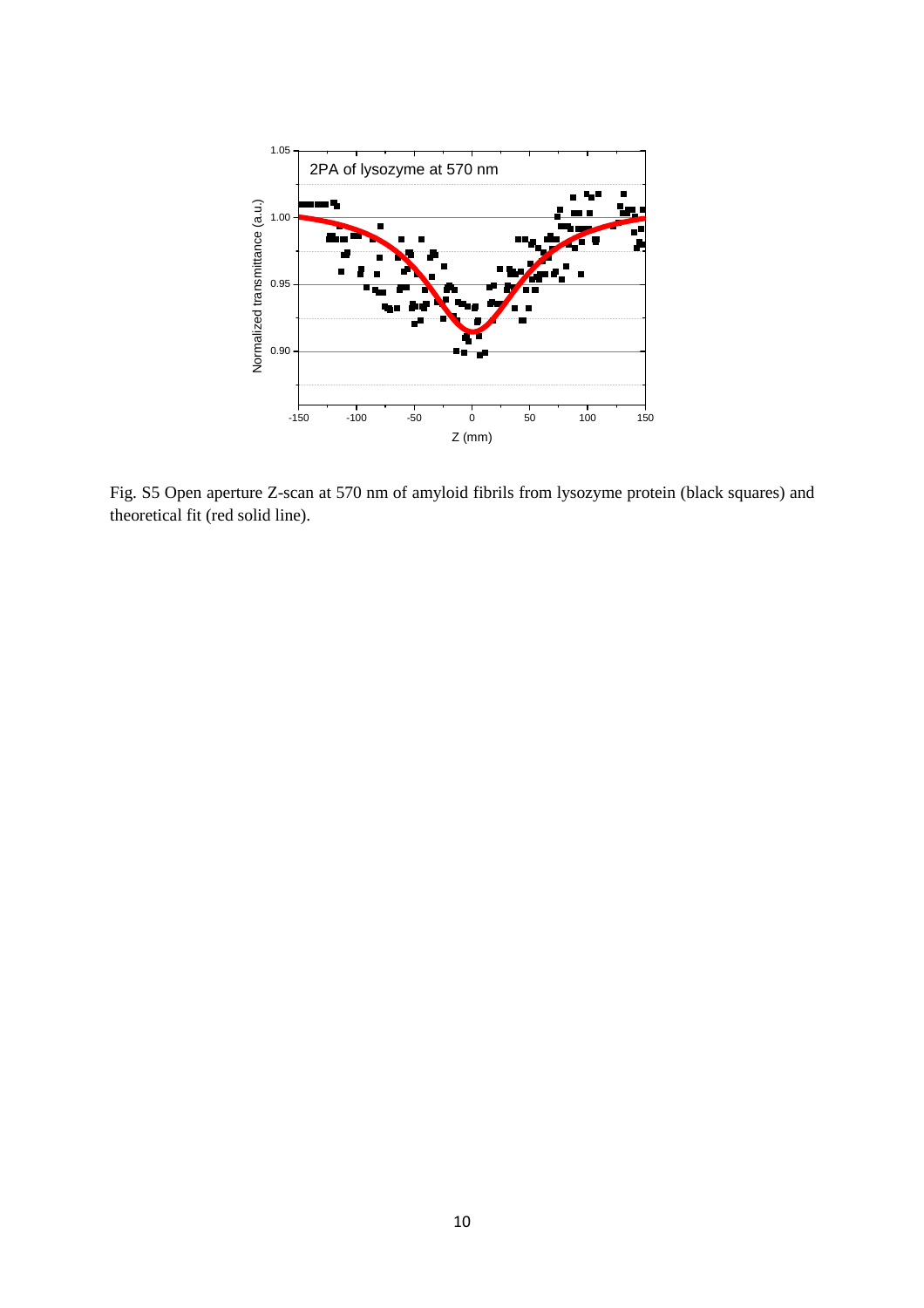#### **Pump-probe experiment**

The Z-scan experiment is essentially lacking the temporal resolution and thus not allowing to distinguish between instantaneous multiple photon absorption processes and those involving slower effects. Therefore, a preliminary time-resolved pump-probe experiment has been performed to prove the instantaneous character of the absorption. The experiment was carried out using both the pump and the probe at 800 nm. The beam originating from the Integra regenerative amplifier was attenuated and split into two parts, one of them providing the pump the other being the probe. The probe beam path involved a computer controlled delay line and the pump beam was modulated by a mechanical chopper. Both beams were focused with a single 50 mm diameter lens onto a 1 mm cell containing the sample. The transmitted probe modulation was then detected by a photodiode and a lock-in amplifier. Fig. S6 shows the time-resolved pump-probe signal. It was verified that this signal was much stronger than any signals obtainable from the cuvette with the solvent alone. The shape of the signal was fitted assuming that the laser pulse is of sech<sup>2</sup> type with the FWHM of 159.6 fs. Only a slight asymmetry of the signal was detected which was accounted for by convoluting in a small admixture of a delayed component (modeled as a multiphoton excited state absorption process) with the relaxation time of 797 fs. Since the signal is mostly composed of the instantaneous components, it can be attributed to multiphoton absorption occurring on the temporal overlap of the pump and probe beams.



Fig. S6 Example of pump-probe experiment on insulin fibrils at 800 nm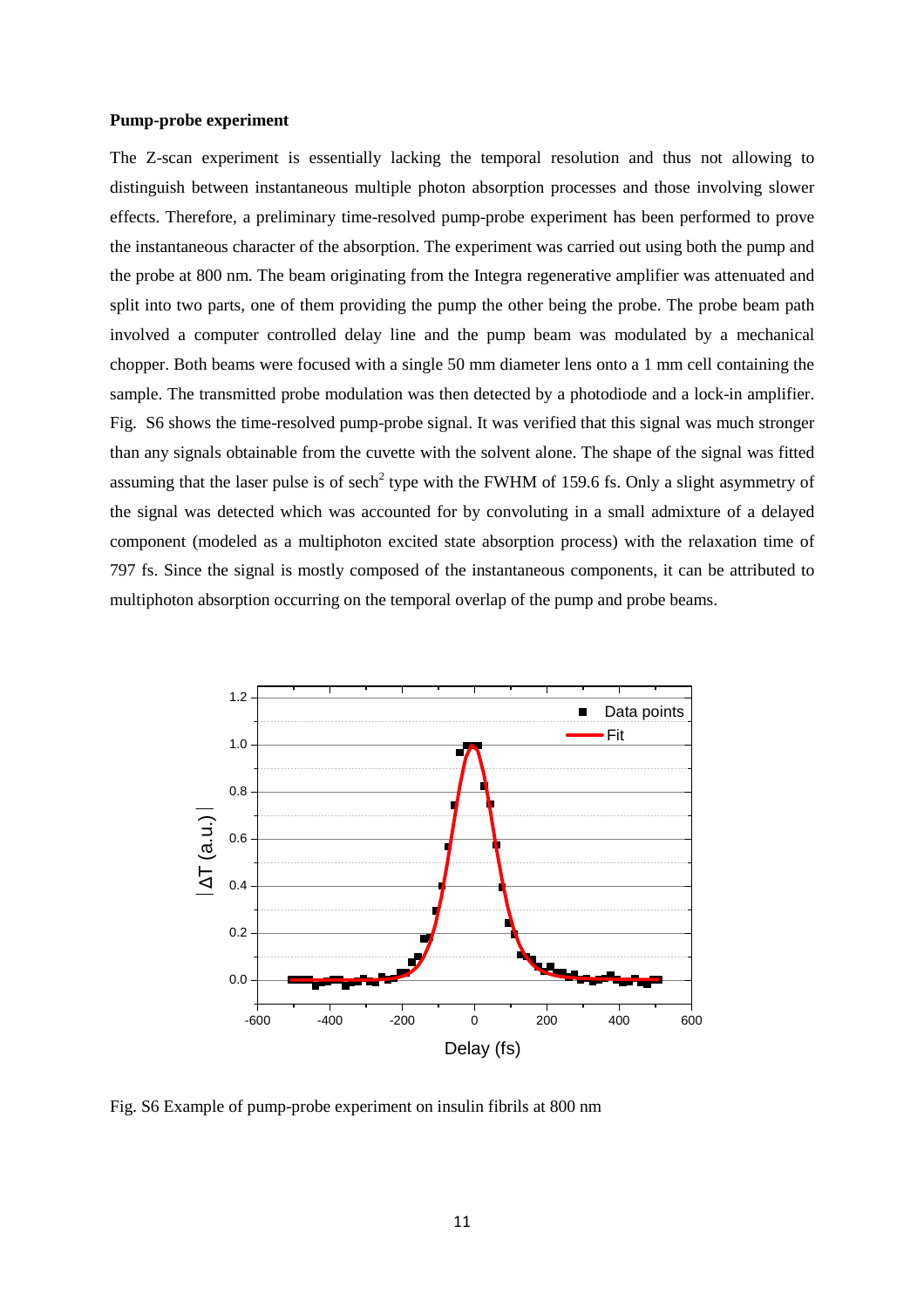Sequence composition

Insulin

A-Chain:

## GIVEQCCASVCSLYQLENYCN

B-Chain:

## FVNQHLCGSHLVEALYLVCGERGFFYTPKA

α-synuclein:

## MDVFMKGLSK AKEGVVAAAE KTKQGVAEAA GKTKEGVLYV GSKTKEGVVH GVATVAEKTK EQVTNVGGAV VTGVTAVAQK TVEGAGSIAA ATGFVKKDQL GKNEEGAPQE GILEDMPVDP DNEAYEMPSE EGYQDYEPEA

Lysozyme

## KVFGRCELAAAMKRHGLDDYRGYSLGDWVCAAKFESDFDTDRDTDGSTDYGILEID SRWWCDDGRTPGSRDLCDIPCSALLSSDITASVDCAKKIVSDGDGMDAWVAWRDRC KGTDVEAWIRGCRL

- 1 M. Goeppert-Mayer. Über Elementarakte mit zwei Quantensprüngen. *Ann. Phys.* **9**, 273-295 (1931).
- 2 W. Kaiser & C. G. B. Garrett. Two-Photon Excitation in CaF<sub>2</sub>: Eu<sup>2+</sup>. Phys. Rev. Lett. **7**, 229-231 (1961).
- 3 J. I. Steinfeld. Molecules and radiation : an introduction to modern molecular spectroscopy. *2nd edition 4th printing M.I.T Press Boston 1993 Figure 13.8*
- 4 Y. Luo, P. Norman, P. Macak & H. Agren. Solvent-Induced Two-Photon Absorption of a Push-Pull Molecule. *J. Phys. Chem. A* **104**, 4718-4722 (2000).
- 5 J. Pérez-Moreno, K. Clays & Kuzyk, M. G. A new dipole-free sum-over-states expression for the second hyperpolarizability. *J. Chem. Phys.* **128**, 084109 (2008).
- 6 A.D. Buckingham. Birefringence Resulting from the Application of an Intense Beam of Light to an Isotropic Medium *Proc. Phys. Soc. Sec. B* **69**, 344-349 (1956).
- 7 S. Kielich & A. Piekara. A Statistical Molecular Theory of Electric, Magnetic and Optical Saturation Phenomena in Isotropic Dielectric and Dia-Magnetic Media. *Acta Phys. Polon.* **18**, 439-471 (1959).
- 8 A. Davidsson & B. Nordén. A Method for Determination of the Refractive Index in a Region of Absorption. Anomalous Dispersion of CS2 in the UV Range. *Chem. Phys.* **8**, 223-230 (1975).
- 9 M. Drobizhev *et al.* Understanding Strong Two-Photon Absorption in π-Conjugated Porphyrin Dimers via Double-Resonance Enhancement in a Three-Level Model. *J. Am. Chem. Soc.* **126**, 15352–15353 (2004).
- 10 M. Drobizhev *et al.* Strong Cooperative Enhancement of Two-Photon Absorption in Double-Strand Conjugated Porphyrin Ladder Arrays. *J. Am. Chem. Soc.* **128**, 12432–12433 (2006).
- 11 E. Collini. Cooperative effects to enhance two-photon absorption efficiency: intra- versus inter-molecular approach. *Phys. Chem. Chem. Phys.* **14**, 3725–3736 (2012).